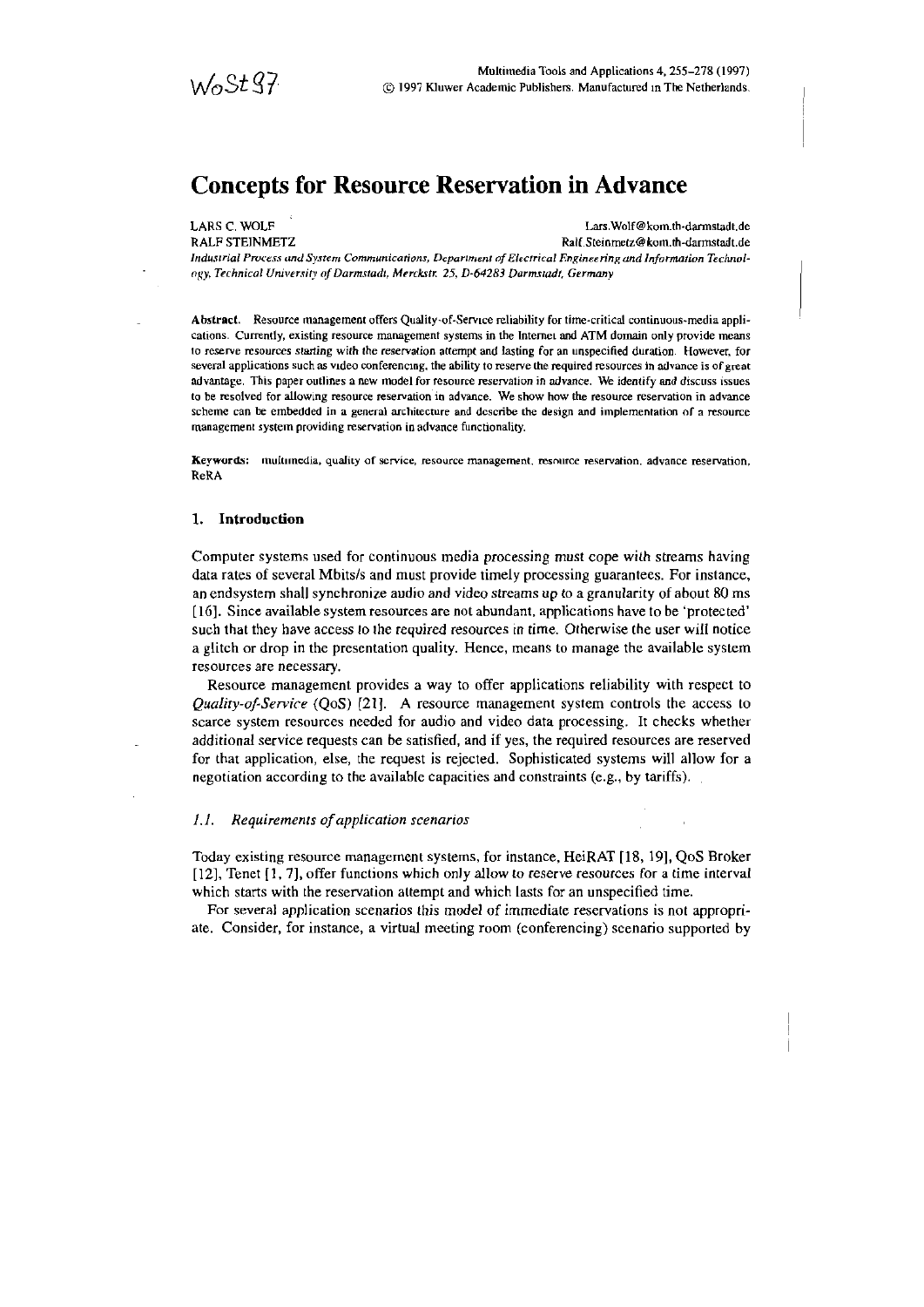multimedia systems. Traditionally. a meeting will he scheduled for a specific time at a well defined location (room). To be sure that the respective room will be available at the scheduled time, a reservation entry, in some form of a meeting room calendar, is written *before* the meeting starts. The time between the reservation and the meeting itself can vary from short intervals. e.g., half **an** hour or a few hours, to very long pcriods, e.g., months. In addition to 'one time events', meetings such as project meetings occur periodicaliy. To Support these 'virtual meeting room' scenarios the resource reservation system must offer mechanisms to reserve in advance the resources needed for the conference, i.e., certain capacities of networks. routers, and end-system resources.

Resource Reservation in Advance (ReRA) is not only needed for conferencing but for other scenarios such as video-on-demand as well. This resembles a video rental Scenario where a user 'orders' a video for a specific time: for the video-on-demand system it means that the resources necessary to retrieve, transfer and present the video have to be reserved in advance, i.e., video server, network, router, and end-system resources. Further application areas can also he found outside of typical multimedia applications, e.g., within manufacturing process control systems (where time-critical data must he processed and transmitted) or any kind of remote surgery in medicine. The need for ReRA has also heen expressed by Degermark, et al., in [5, page 4] as:

"Where resources are plentiful, not even immediate reservations may be necessary, hut where resources are scarce enough to justify reservations at all, it makes sense to be able to make them in advance."

# *1.2. Conrerrts of this paper*

We discuss a model for ReRA, identify the issues to be resolved and describe the design and implementation of a resource management system offering ReRA funclionality. The paper is organized as follows: Section 2 provides a description of a common resource management scheme and an according architecture. Section 3 introduces the notion of ReRA, the used model, and characteristics of ReRA. Section 4 presents the architecture of a ReRA system and some aspects of the prototype implementation. Related work is discussed in Section 5 hefore we conclude the paper.

#### **2. Resouree management**

In the following we describe the main issues of resource management relevant to the ReRA scheme. Fora more detailed view please refer to. for instance, [12, 19, and 211.

Any resource management component on each system which is pari of an application

- must provide certain functionality for each "active" resource (i.e., CPU, network adapter):<br>
*Interpretation and translation* of the application specified QoS in metrics applicable to the effected specified the affected resources.
- *Capaciq fest* to check whether the available resource capacity (taking the existing reservations into account) is sufficient to handle the new request.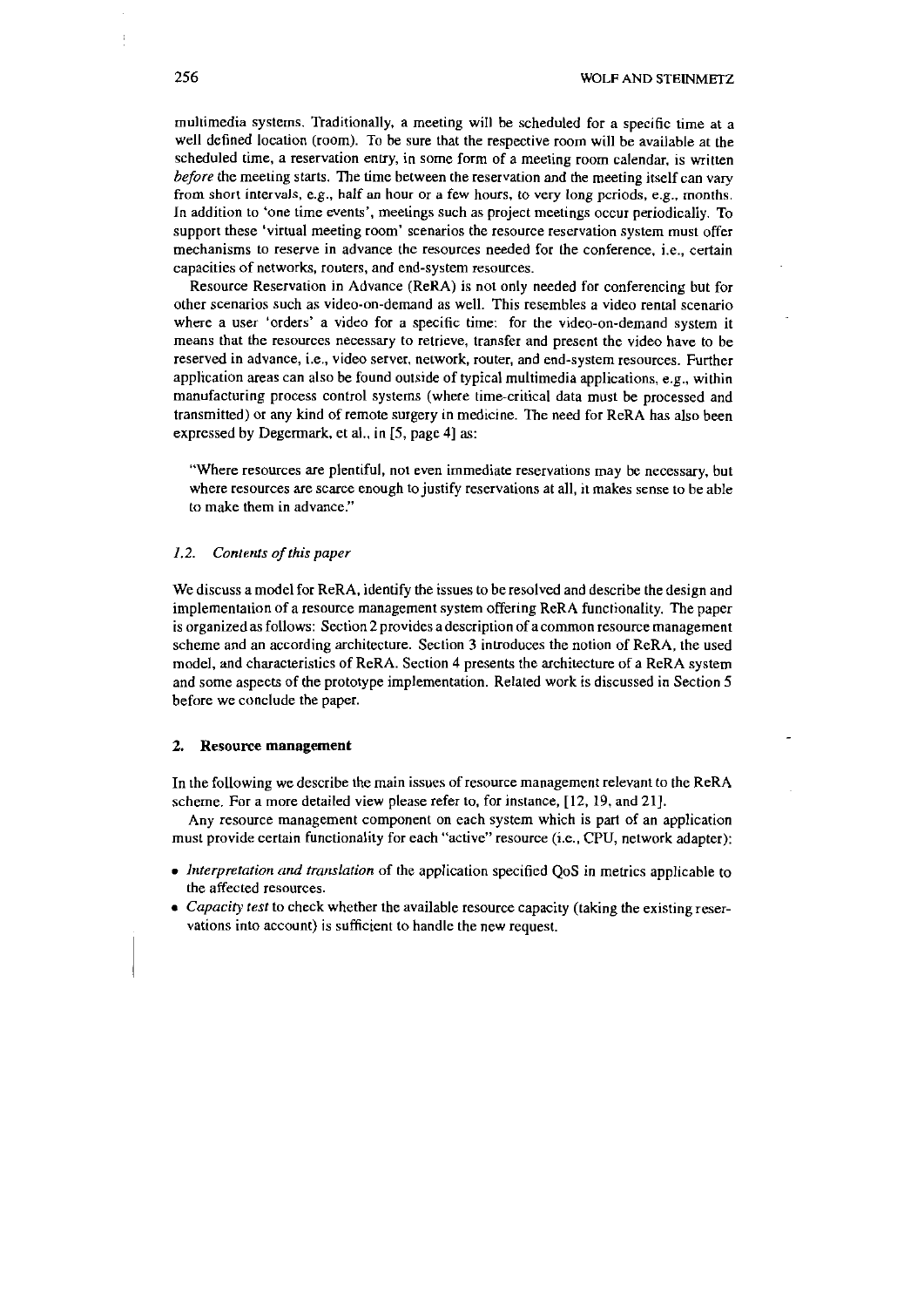- *QoS computation* to calculate the possible performance the resource can provide for the new stream.
- . *Resource reservation* to reserve the required resource capacities.
- . *Resource scheduling* to periorm the scheduling of the resource during data processing such that the QoS guarantees are satisfied.

Figure **1** illustrates how this functionality interact at two resource management phases. In the set-up phase (also called 'QoS negotiation') applications specify their QoS requirements (e.g., throughput and delay). These parameters are used for capacity test and  $\cos$ computation which finally results either in resource reservation or in rejection of the reservation attempt if the QoS cannot be met due to a lack 01 resources. After the negotiation phase has been successfully completed, in the data transmission phase, the resources used to process the User data are scheduled with respect to the resemed resources (also called 'QoS enforcement').

In a ReRA system, the negotiation phase is not in close vicinity to the enforcement phase and the resources are not reserved for immediate but for delayed use.

The resulting states for astreamare idle, negotiate, established and active (see figure 2). During the set up of a stream, it changes due to a request from idle to negotiate. If the set up was successful (accepted hy the resourcemanagement system)



*Figure* **I. Resource mmagemeni phases** 



Figure 2. States of a stream.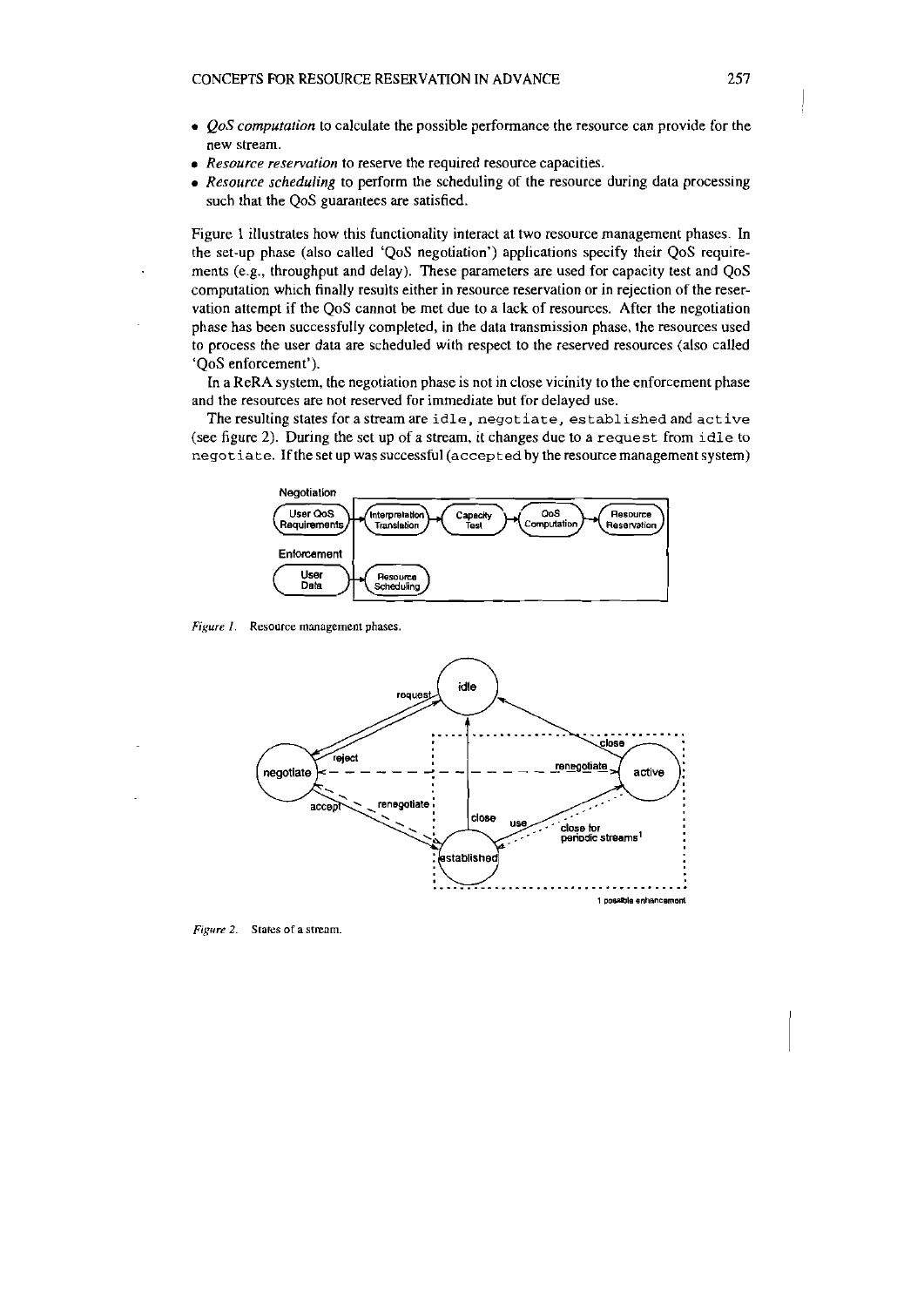

*Figure 3.* Components of a resource management system.

the stream is **established** which is in a non-ReRA system identically with **active**  (dashed box). In a ReRA System. both states musl be distinguished since negotiation and usage can be potentially very distant.

To achieve QoS provision for adistributed multimediaapplication, resource management is applied to all resources on the transmission and processing path, from the sending hast via gateways or any other compuiers and networks to the receiving hast. Resource reservation protocols such as ST-II[17] and its more recent version ST2+ 161. and RSVP **1221** offer the functionality for QoS provision in distributed systems.

The local resource management system contains among others components for QoS interpretalion and translation, schedulability tests and the according scheduling mechanisms, databases for available and reserved resources, monitor and regulator mechanisms to detect and potentially enforce the characleristics of data streams. A simplified architeciure is shown in figure 3.

# **3. Resource mservation in advance model and issues**

This section introduces the norion of ReRA. presents its basic ReRA model, and discusses issues to be addresses by ReRA systems.

#### Classification of reservation types  $3.1.$

To distinguish ReRA schemes from other reservation schemes, e.g., existing reservation techniques, we classify reservations based on two key factors:<br>● whether the resources are exploited at reservation time, and<br>and the classical direct direct direct the contribution

- $\bullet$  whether the resources are exploited at reservation time, and  $\bullet$  whether the reservation duration is known at reservation time.
- 

The most stringent use of resource management is in the domain of process and control systems including embedded real-time systems. There. resources are reserved for the whole active phase of such systems, i.e., for the lifetime. Changes can only be done at the initialization phase (and not at the actual run-time phase). Therefore we characterize such approaches **as** "static" (see figure 4) opposed to the dynamic approaches discussed in the remaining of this paper.

Traditional resource management systems (non-ReRA) assume that the resources are immediately used after they have been successfully reserved and no assumptions are made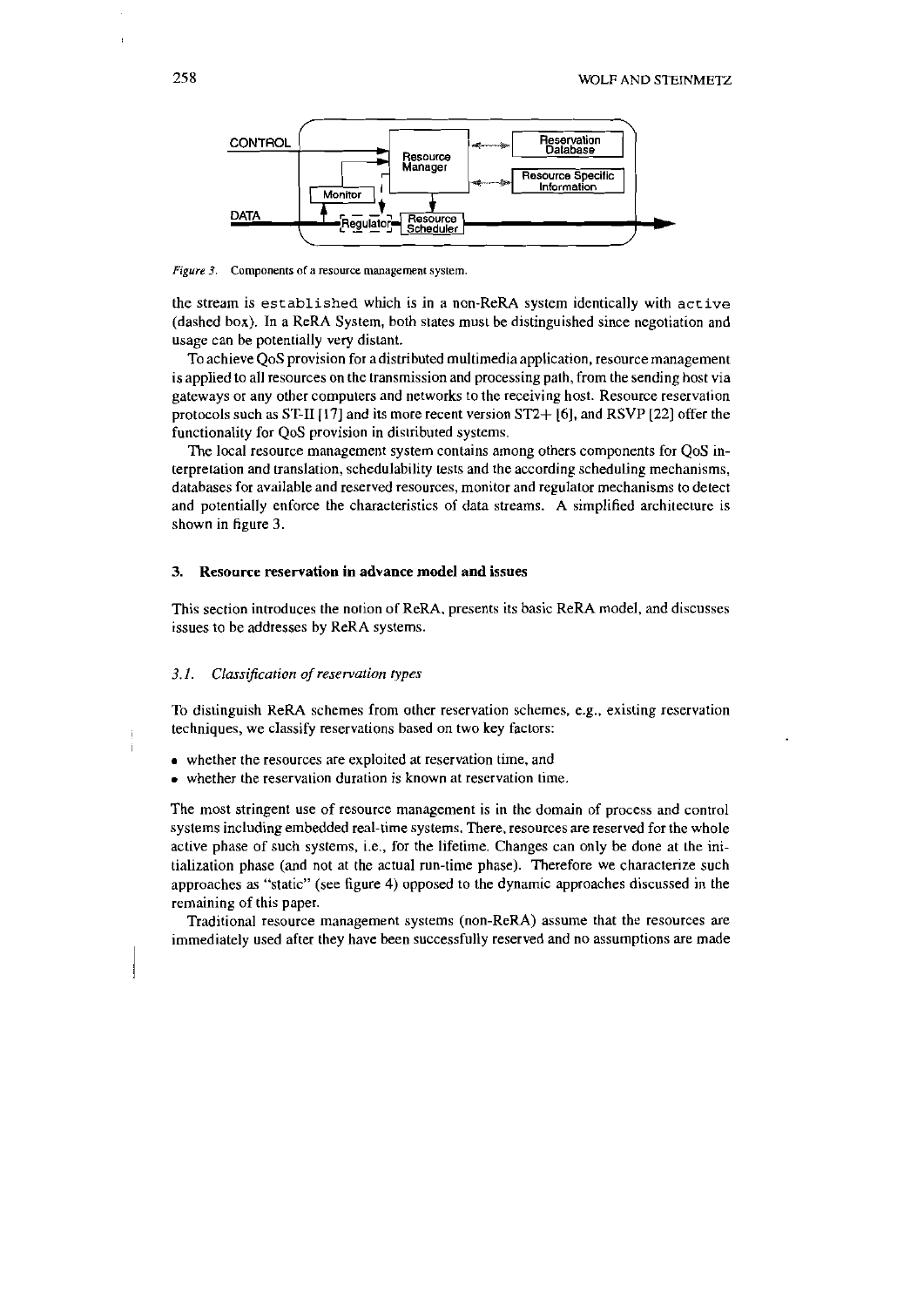

Figure 4. Reservation types.

on the duration of the reservations. A ReRA scheme, on the contrary, is characterized by deferred resource usage and reservations of known duration (which might possibly be enlarged).

In case of immediate usage and known duration, both schemes can be realized. We clarify this point at the end of this section, after introducing the ReRA model.

This leads to the simple matrix presented in Table 1.

Table 1. Classification of reservation schemes.

|               |           |                    | Duration of reservation |  |
|---------------|-----------|--------------------|-------------------------|--|
|               |           | Known              | Unknown                 |  |
| Dynamic usage | Deferred  | ReRA               |                         |  |
|               | Immediate |                    | Traditional approaches  |  |
| Static usage  |           | Unlimited duration |                         |  |

#### **Basic model**  $3.2.$

To provide an appropriate model for ReRA, we start from the common reservation scenarios of everyday life. In such seenarios, appropriate actions are required as part of the reservation, e.g., we have to speeify at what time and for how many persons we intend to reserve. Here, we introduce a simple model to define these aetions and regulate the interaction between the reservation requestor (i.e., the elient application itself or a ReRA agent aeting on behalf of the application, cf. Section 4) and the service provider (e.g., network and server applications). The model is shown in figure 5.

The ReRa scheme consists of two parts:

- resource reservation in advance;
- usage of reserved resources.

In the first part of the ReRA scheme, the client issues a REQUEST and it specifies the nature of its request by indicating how much of the resource capacities will have to be reserved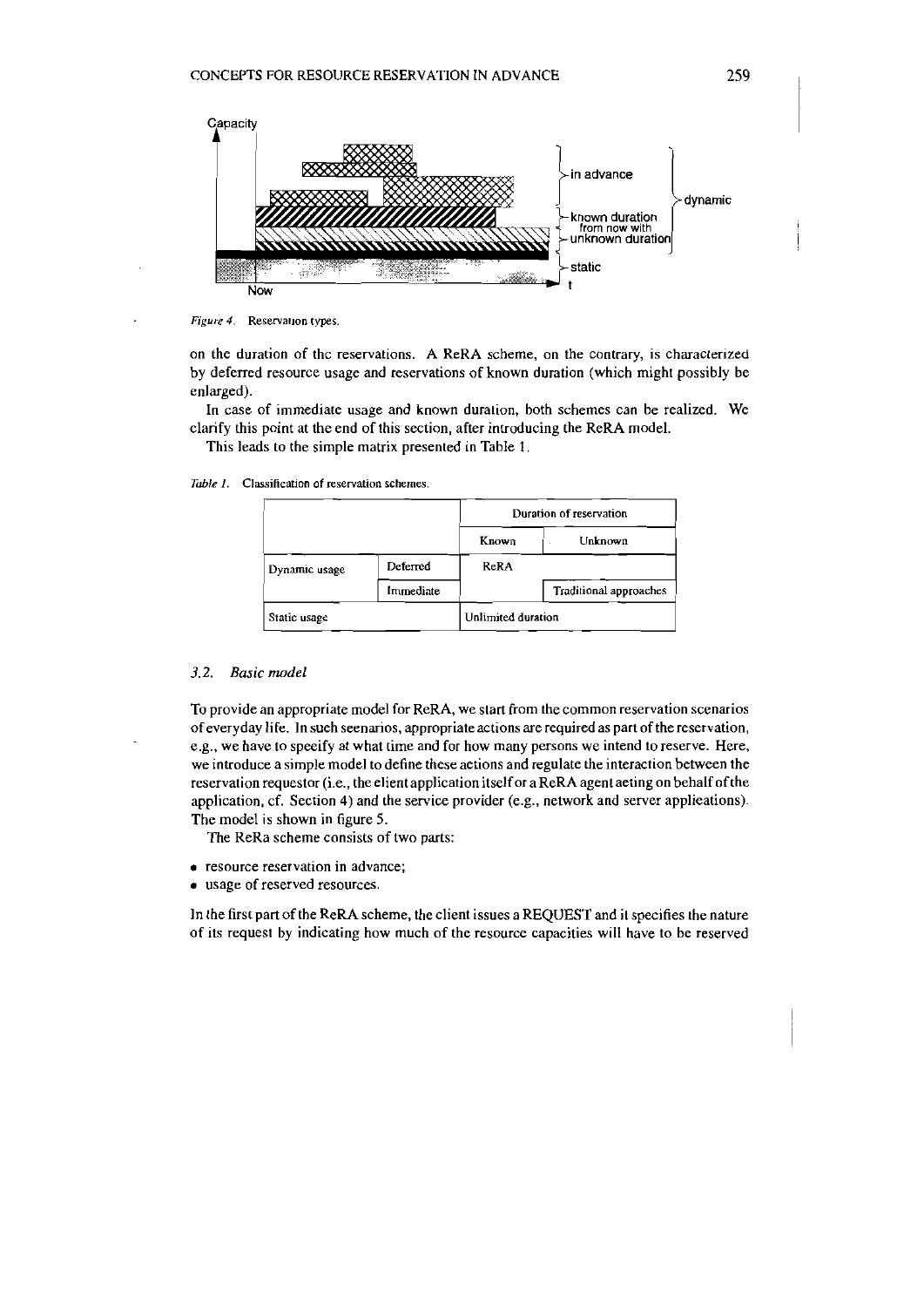

Figure 5. Reservation in advance primitives

for its application, i.e., it gives a workload specification. It also specifies the points in time that define *beginning* and *duration* of the reservation. The service provider may then CONFIRM the reservation. As part of this confirmation, it possibly provides the client with a reservation identifier for later client identification. This terminates the first part of the ReRA scheme.

The second phase begins shortly before the client intends io exploit its reservation. The client contacts the service provider to DEMAND the previously reserved resources. It may be requested to show some form of identification, which the service provider will ACCEPT. After receiving this acceptation, the client eventually exploits its reservation by making USE of the reserved resources.

While a session is established, the participants may like to either finish earlier (than previously reserved) or they may like to extend the time. The drop of the session before the actual reservation time expires is what usually will happen, it is shown by the close primitives in figure 5. The extension request is shown as a continue primitive which again must be confirmed by the whole set of involved resources.

It is possible to further simplify this scheme by eliminating DEMAND and ACCEPT. In this case. the client attempts direcily to make use of the allocated resources and client identification can **be** associated with USE. However, we feel thai the scheme described in figure *5* is more convenient because it provides for the management system the ability to prepare the resource usage phase and generally allows for higher flexibility. For instance. it is often necessary to change reservaiions at the very last moment. A common example is a couple of unexpected guests for dinner making a larger table necessary. With the DEMAND and ACCEPT scheme, DEMAND can be used to adjust reservations appropriately when possible. Also, an explicit ACCEPT from the service provider is desirable because it informs the client that everything is set so that its requirements can be met.

#### $3.3.$ Timing

In order to appropriately define a ReRA system, it is important to analyze the temporal relationships among the events. Consider the events in figure 6.

260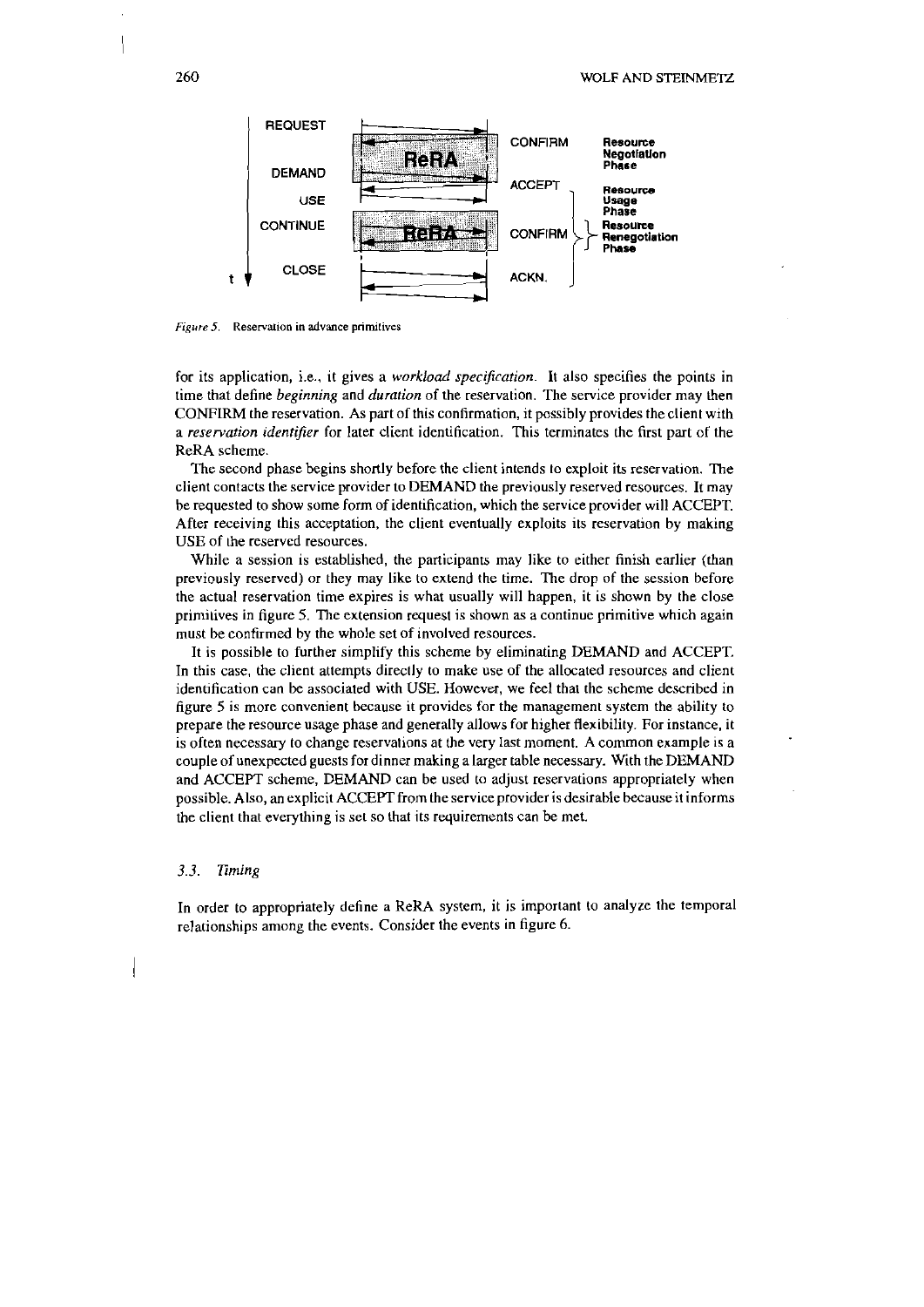

*figure 6.* **ReRA madel temporal sequence.** 

In our view of a ReRA system, we assume that the distance between  $t_{\text{req}}$  and  $t_{\text{conf}}$  is short, about the order of delay tolerated by Remote Procedure Calls (RPC). The same holds for  $t_{\text{dmd}}$ ,  $t_{\text{acc}}$  and  $t_{\text{begin}}$ . On the contrary,  $t_{\text{req}}$  and  $t_{\text{begin}}$  are possibly very distant, possibly in the order of weeks or months. Let us call I the time interval between resource reservation and exploitation:

$$
I = t_{\text{begin}} - t_{\text{req}}
$$

When  $I$  is too small, making a ReRA reservation is pointless and a normal reservation scheme can be adopted. A ReRA system may define a value for  $I$ , say  $I_{\text{min}}$ , such that requests with:

$$
t_{\text{begin}} - t_{\text{req}} < I_{\text{min}}
$$

are rejected because the overhead induced by the management of resources might otherwise be too large. In the same way, an  $I_{\text{max}}$  value for I can be defined to prevent applications to request their reservation long ahead of time, c.g., to prevent storing too much reservaiion state. These definitions help clarify Table 1 when both non-ReRA and ReRA are possible, the  $I_{\text{run}}$  value can be used to decide which of the two schemes to adopt. However, if limits for  $I$  are defined it must be considered that in the 'real' world we have the possibility to specify exceptions, e.g., if hotel rooms for a large event can be reserved long time in advance, similarly, it might be necessary to be able to reserve network and other system resources for large events already long time in advance.

Instead of using single values for he events, the use of intervals and a target value within this interval is more general. For instance, instead of the single value  $t_{\text{req}}$ , the interval  $\{t_{\text{req}, \text{carliest}}\}$ ,  $t_{\text{req}, \text{lastest}}$  and the according target value  $t_{\text{req}, \text{target}}$  might be used. If a ccrtain application will be mn periodically, e.g.. the video conference of the weekly project meeting, it is useful to specify the reservation already as periodically.

All specified time values must be unambiguous within all components participating in the provision of a distributed and KeRA supported application. Hence, absolutc time values, based on synchronized and coordinated clocks must **be** used. The granularily of specified times might be system dependent and influence the overhead incurred by the ReRA system. As for 'real-world' reservations, we believc that intraducing a **cenain** granularity, eg., a virtual conferencing room is only reservable for one or several slices of 15 minutes, would be acceptable to users. If necessary, a distinction among 'close' and 'far away' events may be added, e.g., for events starting soon the granularity might be set to one minute. for events far in future it might be 30 minutes.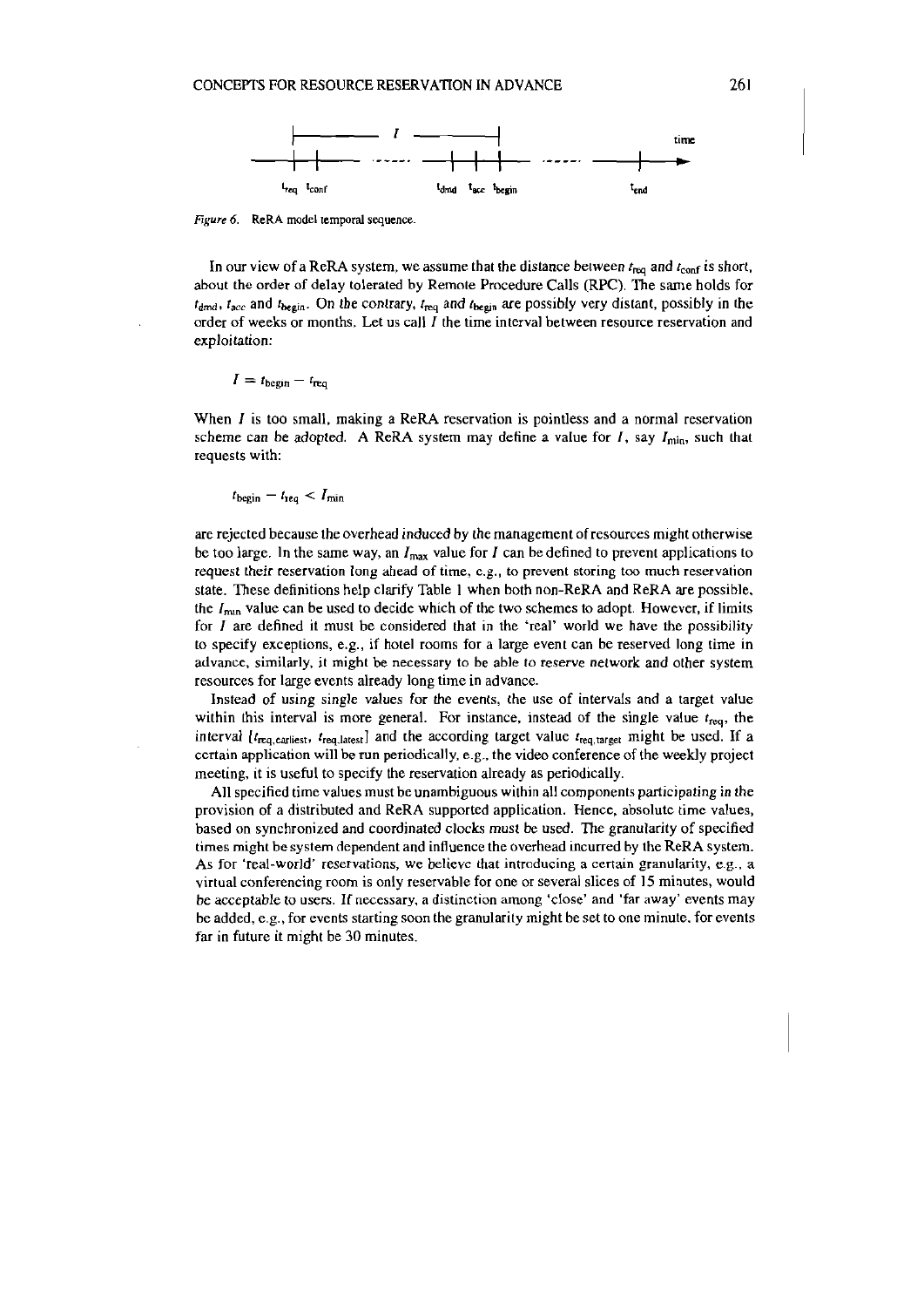### **3.4. Reservation duration**

ReRA schemes require that the applications reserve resources over a certain time interval. The problem is, it is difficult to predict in advance how long some applications may need their reservations. Inavideo-on-demand system. 11 is usually possible toforesee theduration of amovie. Still, the User may increase this duration by pausing playout or even by stopping and rewinding to watch his favorite sequence a second time. In the same way, meetings take often longer than expected. Note that also shorter durations may he induced, e.g., by skipping through movic sequences or hy rapidly adjourning a meeting.

When the actual duration does not correspond to the reservation. several issues arise:

- . if thc **duration is shorrer,** cxceeding resources should be tieed and made available for other applications. In this case, resources are more likely to be made available for immediate use and for traditional reservation requests thon for new ReRA requests, because of the short notice (which is likely  $\langle I_{\text{min}} \rangle$ .
- if the *duration is longer*, the system may or may not have a sufficient amount of resources 10 serve the application with its needed QoS. If enough resources are available, one possibility is not to intempt lhe service and to provide the application with the means to extend its previous reservation. If insufficient resources are available, the system may still attempt to serve the application on a best-effort basis with adegradation in the QoS.

Means to extend a previous reservation are desirable for a ReRA system, i.e., in addition to the primitives discussed in Section **3.2** a CONTINUE primitive to enlarge an already established reservation is necessary.

Sometimes, the delay can be foreseen, e.g., it becomes clear that the meeting will take longer than expected. In such cases, it may be possible to extend in advance, i.e., beiore it expires, a previous reservation. This will only be successful if sufficient resources are available, e.g., if no other reservation overlaps with the extended reservation. For the prolongation of the reservation, we differentiatc two alternatives. (i) the management system informs the application/user that the reservation will expire and queries whether the reservation should be extended or (ii) the application has complete responsihility about the reservation state and must take appropriate action ro lengthen the reservation.

The ability to exlent reservations encourages applications not to book resources over too long time intervals in order to be guaranteed against unpredicted longer durations. In a cost-based ReRA system, this can also be imposed by adequate payment policies of the associated reservation costs.

If it is known before the beginning of usage that the needed reservation duration is different to the originally specified length, the DEMAND mechanism can be used to adapt the reservation 10 the required duration. If the duration shall be shortened. the reservation requestor might be charged for preventing other reservations. For prolongation, the necessary resources might be unavailable, however, due to the earlier request, the risk is lower than during the usage phase of a reservation.

#### 3.5. States

The state diagram for non-ReKA streams as shown in figure 2 must be extended to allow for the reservation of resources in advance. That figure distinguishes already between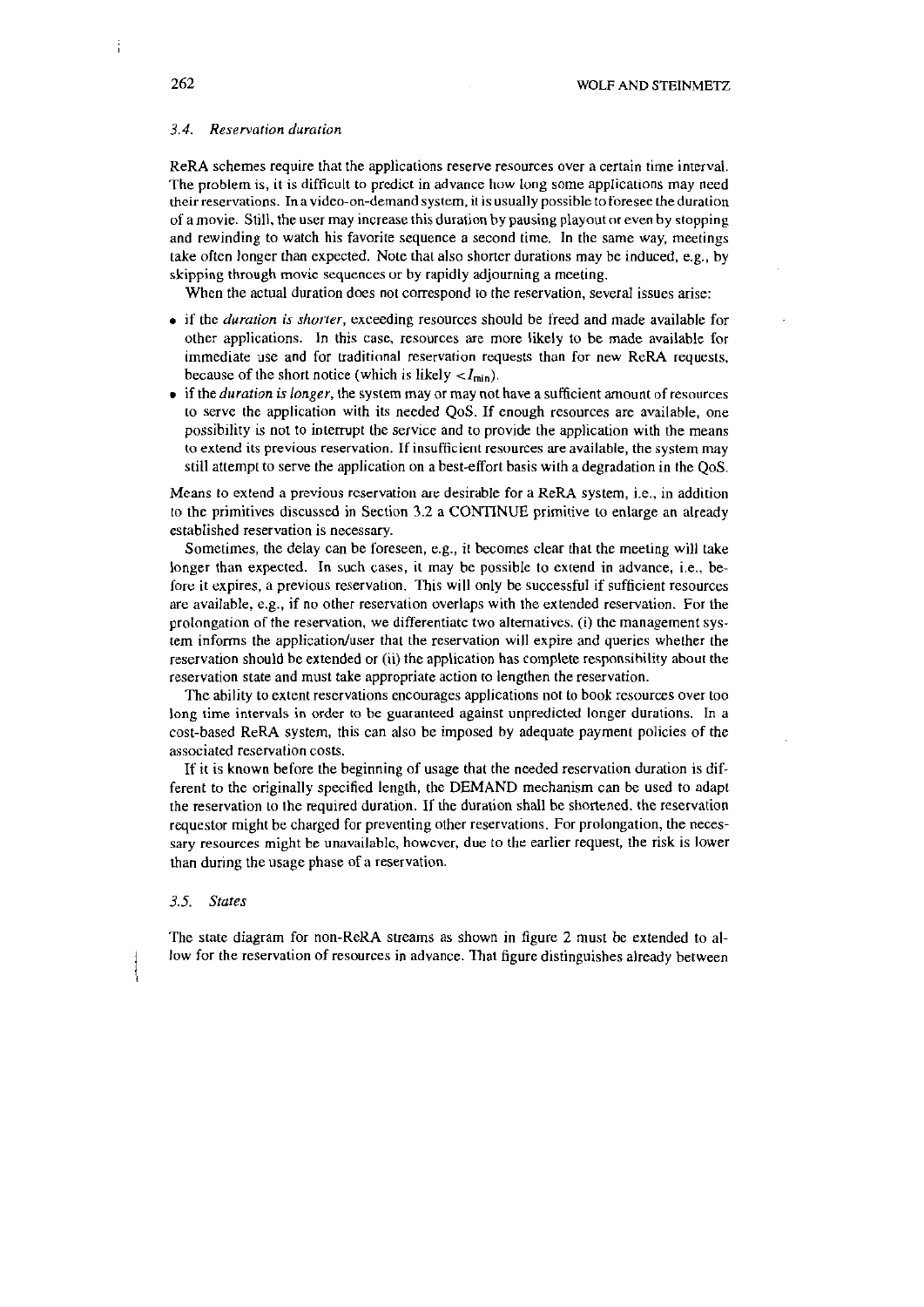

Figure 7. Extended state diagram for advance reservation with additional characteristics and error conditions.

established and active which are identical in a non-ReRA system. Yet, this simple extension falls short, e.g., it does not provide the ability to handle failure situations which can occur between the reservation and the use of the resources which can be very distant in a ReRA system. Yet, in the time between reservation and use, resource characteristics and availability might change. Therefore, additional states must be introduced as shown in figure 7.

The regular 'state cycle' consisting of idle, negotiate, established, active, and ending is basically identically with the one described above. However, between established and active time can pass and, hence, resource capacities might change in such a way that the negotiated QoS can no longer be guaranteed. In that case, the stream is still established but moved into the can't be met state; if later the capacity becomes sufficient again its state is changed back to established. Otherwise, the application may renegotiate its resource requirements or close the stream. Serving an 'established' stream with insufficient resources is not considered as useful because then a stream without any resource reservation can be used.

The timely distinction between the reservation and the use of resources implies that the begin of the usage phase (marked by the use primitive) can occur before, at or after the scheduled begin date. Therefore, three cases have to be distinguished: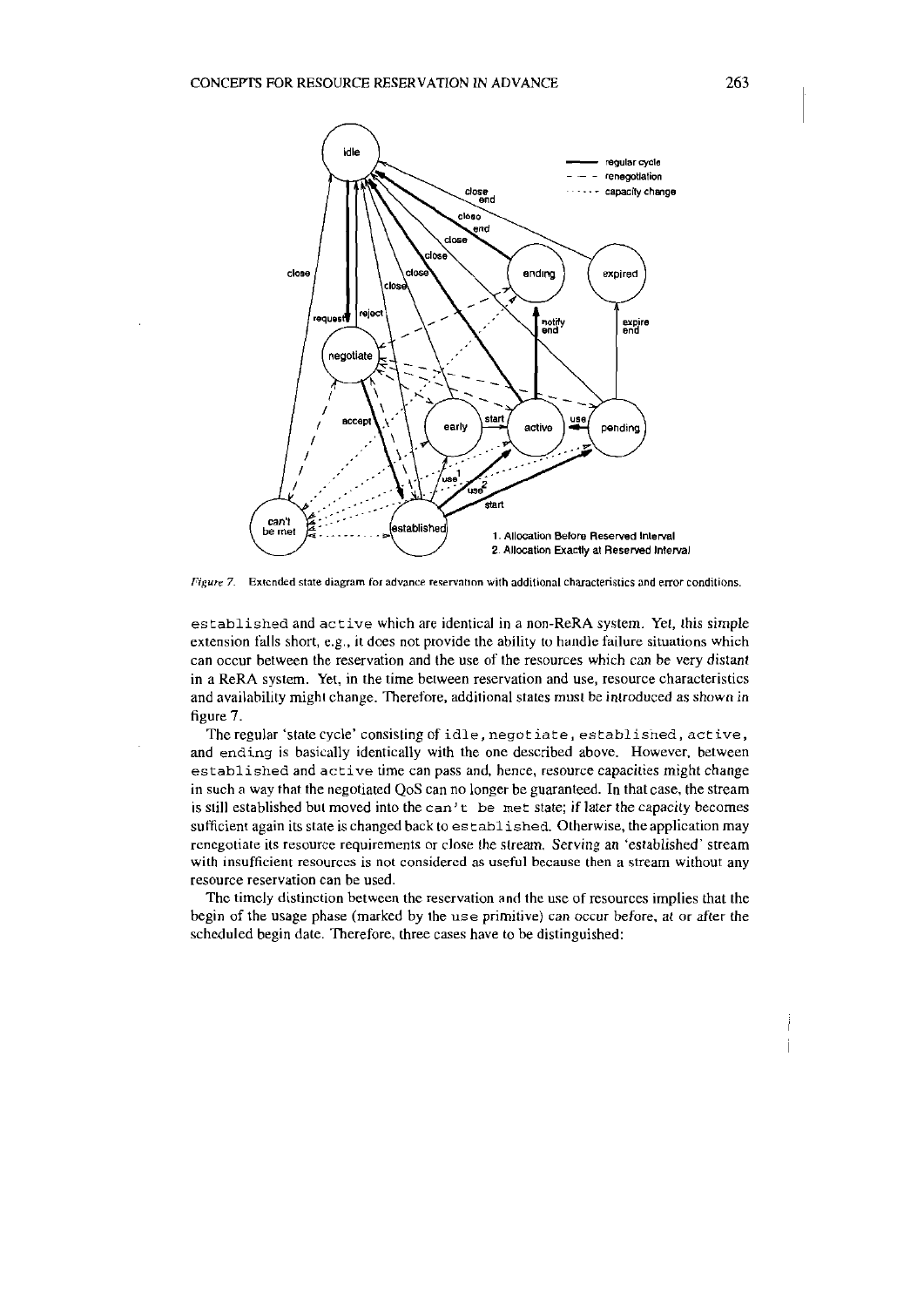- The use request is given too early. The stream is marked as 'in-use' and put into the state **early** but not yet scheduled with real-time prioriry. Hence, it is served in a besteffort mode without any QoS guarantee. When the reserved time is reached **(start)** the stream changes into the **active** state and it is scheduled with real-time pnority in order to achieve the negotiated QoS.
- The use request occurs exactly at the specified time. Then the stream changes directly to the **active** state and is scheduled with real-time priority. This case is, depending on the granularity of time measurement, the exception and not the regular case.
- . The use request Comes within the reserved time interval. From the beginning of the reserved interval until the use request the stream is in the **pending** state from where it ehanges to the **active** state. If the **use** never occurs (or oecurs very late, i.e., after a specified 'reservation holding time') the reservation expires and the stream goes via **expired** into the final **idle** state.

A certain time before the reservation ends the application can be notified by the system about this coming event (and changes into the **ending** state). Hence, the application can prolong and renegotiate the reservation.

# **3.6. Disiribution of announcemeni irformation**

In addition to the information about stream characteristics which areexchanged via resource reservation protocols such as **RSVP** and ST-11, information about the date of the stream and even basically the knowledge about its existence time must he distributed as well. Such information is today usually distributed via other means than the one later used for the application, e.g., the invitation to join a multi-user phone conference is given to the potential participants by contacting each Person independently via a point-10-point phone call.

Considering distributed multimedia applications, two different scenarios can be distinguished:

- **i** the sender of the data stream has complete knowledge about the set of receivers, i.e., their identities,
- $\bullet$  the sender has no knowledge about the set of receivers, i.e., the sender knows neither identity of receivers nor even whether anyone is listening.

The former scenario occurs inpoint-to-point communication or in multicast communication using a sender oriented communication setup, this is the case, for instance, in ST-11. The latter scenario is used in multicast communication where the receivers are not specified by the sender and is typical for **IP** multicast communication.

In both cases, the human Users who will consume the presentation of the transmitted data must he infomed about the intended transmission of themultimediadataand accept or reject ihe stream. While it would be possihle, in the first scenario, to perform the announcement phase together with the reservation attempt, it should **be** avoided. The reason is the severe drawback that until the User decided ahout the delivery of the stream, the resources on the complete path from the sender to the receiver must be set aside (for the future time frame)

 $\mathbf{I}$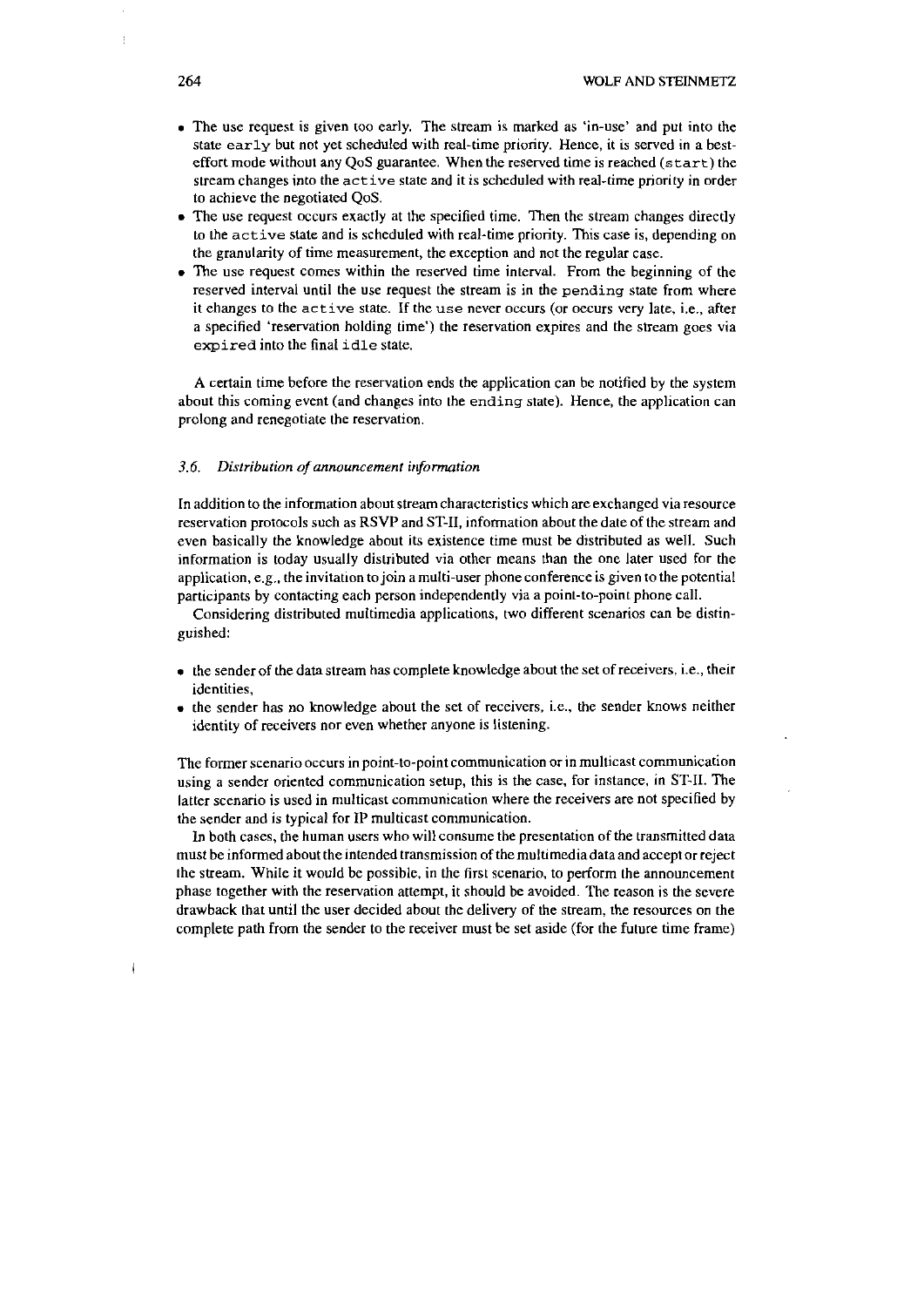for the case that the receiver accepts the stream. However, the reaction of the user might be delayed for an unknown amount of time—the user might even not be at the computer for days or weeks, e.g., during business trips or vacations. Keeping resources reserved for such a long time can lead to rejected reservation attempts for other applications even if finally the user decides not to receive the stream and, therefore, available resources at the time the other applications intended to run. Additionally. it complicates the implementation of the ReRA components and the recovery from system failures. Altogether, it becomes clear that a distinction into the **arinouncemeiir** of the data stream and ReRA for that stream is necessary.

The information about thcse announcements can be handled by a 'user agent' which is similar to the user agent of a mail system. It provides the interface for the user to handle resource reservations in advance. An incoming invitation to a multimedia application (to be started sometime in the future) is presented to the user who can acknowledge or reject the invitation. Using this agent, users can also start reservation attempts themselves. The user agent should provide the ability to start automatically the application at the time the data stream has been scheduled, i.e., just before the conference begins.

#### $37$ Failure situations

For the handling of failures, we must distinguish when the failure occurs:

- during the negotiation and reservation,
- after the reservation. but before the usage (between REQUEST and USE), or • during the negotiation a<br>• after the reservation, but<br>• during the usage phase.
- 

The first and the last case is not different from failures within traditional reservation-based Systems. The second case. however, requires special attention since it was not present in non-ReRA systems.

The reservation state information stored at nodes might be needed for long lasting time periods. State inforrnation must be stored in siable Storage not only to protect against failures. but also since any node may be restarted between REQUEST and USE also regularly, e.g., for maintenance.

In opposite to failures occurring during data transmission, no client is running when a node notices a failure. The failure itself might, however, not be detected at the failing node but only at a neighbor which has only partial inforrnation about the reservation slate stored at the node. Means to inform the clients explicitly about the failure situation and whether it can be resolved in time must be provided, respectively the application must be able to query the correctness and availability of the reservation before it starts its usage phase.

Applications which have been written for a scenario where resource reservation is done but which arc not aware that they are running within a ReRA system might encounter during their resource reservation usage phase the additional problem that the resources are not available as expected. This can occur if the application is early and wants to use resources before the reserved time interval or if the reservation interval ends and the application continues to use the resources, e.g., if a video conference lasts longer than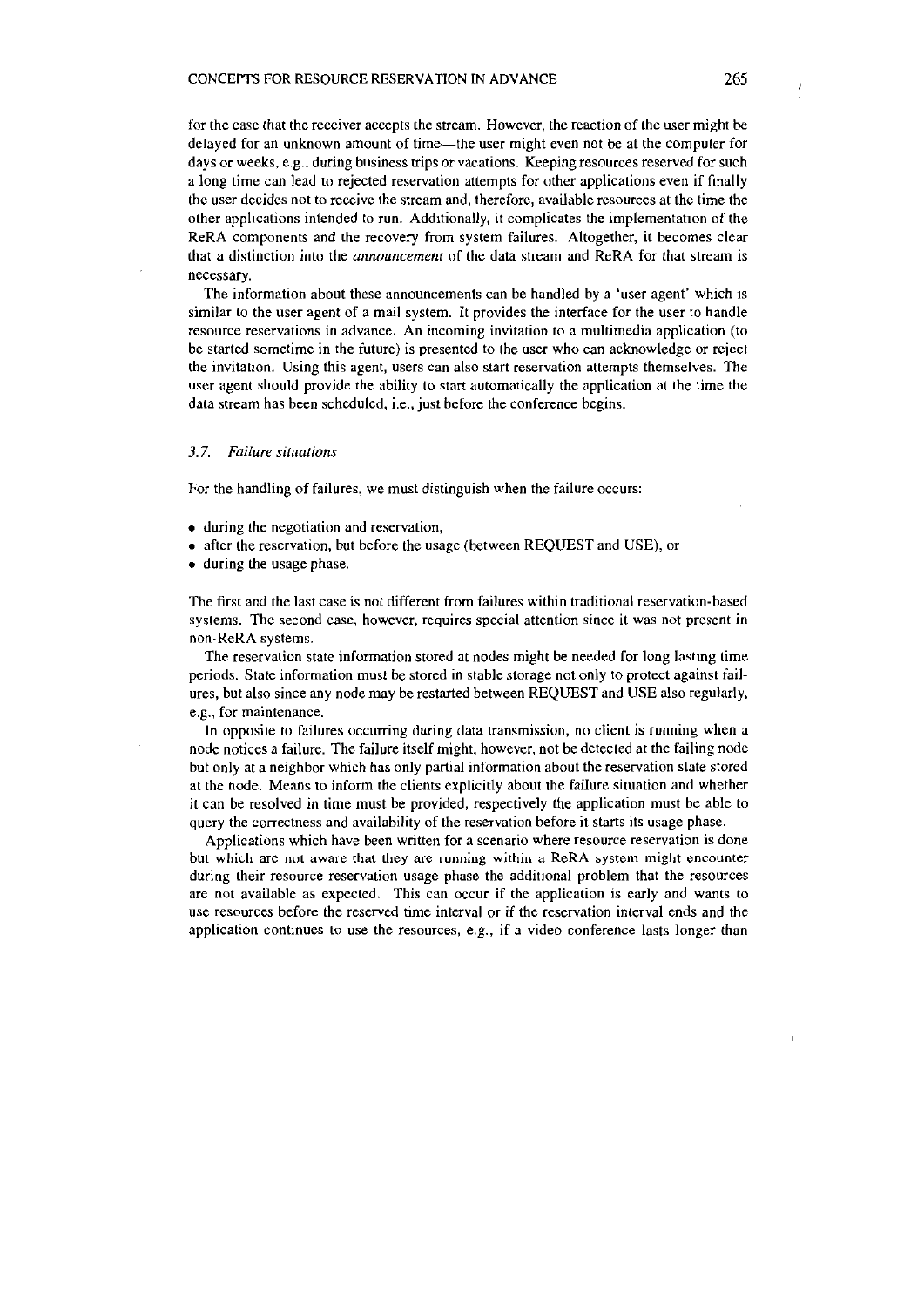originally scheduled. In the first case, the application is served an a best-effon basis until the begin time of its reservation, hence, the perceived QoS might be low. In our system, the application is informed about this situation by an according flag in the acknowledgment of the allocation. In the second case, the resource reservation ends and the application is served from that time with a best-effort mode only. Yet, the system offers the ability to inform the application *before* the reservation ends (state notify in figure 7). Then the application can extend the reservation if necessary. This functionality will lead to optimistic reservations, i.e., an application will usually reserve for light bounds and not necessarily reserve for a surplus of time. Service provider ean even foster such a reservation behavior (which is desirable for them) by offering bettet rates for such reservations.

If an application which reserved resources in advance fails to start and hence does not use the reservation, the service provider will probably nevertheless charge the application (resp. its user) somehow because the resources have not been availablefor other applications whose reservation attempts might have been rejected. This is similar to reserved but not used hotel rooms, etc. In order 10 reduce the effect, a time after which reserved resources are made available 10 other applications is defined. The state expired is introduced for this purpose.

### *3.8. Managemenr of the resource pool*

It is not possible for all applications to know in advance their duration, e.g., video conferences. For other applications, it is not possible to determine (long enough in advance) when they will run. Therefore, advance reservations and immediate reservations must coexist.

Advance reservations may block immediate reservations if both are served from the same pool of resources (see figure 8). This blocking can occur if at a.later time all resources are reserved by advance reservations. The reason is that since the duration of an immediate reservation is unknown. it must not overlap with any existing advance reservation. Hence, the reservation is rejected despite all needed resources may **he** available. The same applies to advance reservations. They are rejected if existing reservations (immediate and advance) use all resources, since immediate reservations can last for undefined time.

This blocking problem ean only be solved by splitting the available resources among the two reservation styles. A simple scheme would be to use fixed-sized partitions-one part



**Figure 8.** Partitioning of resources

B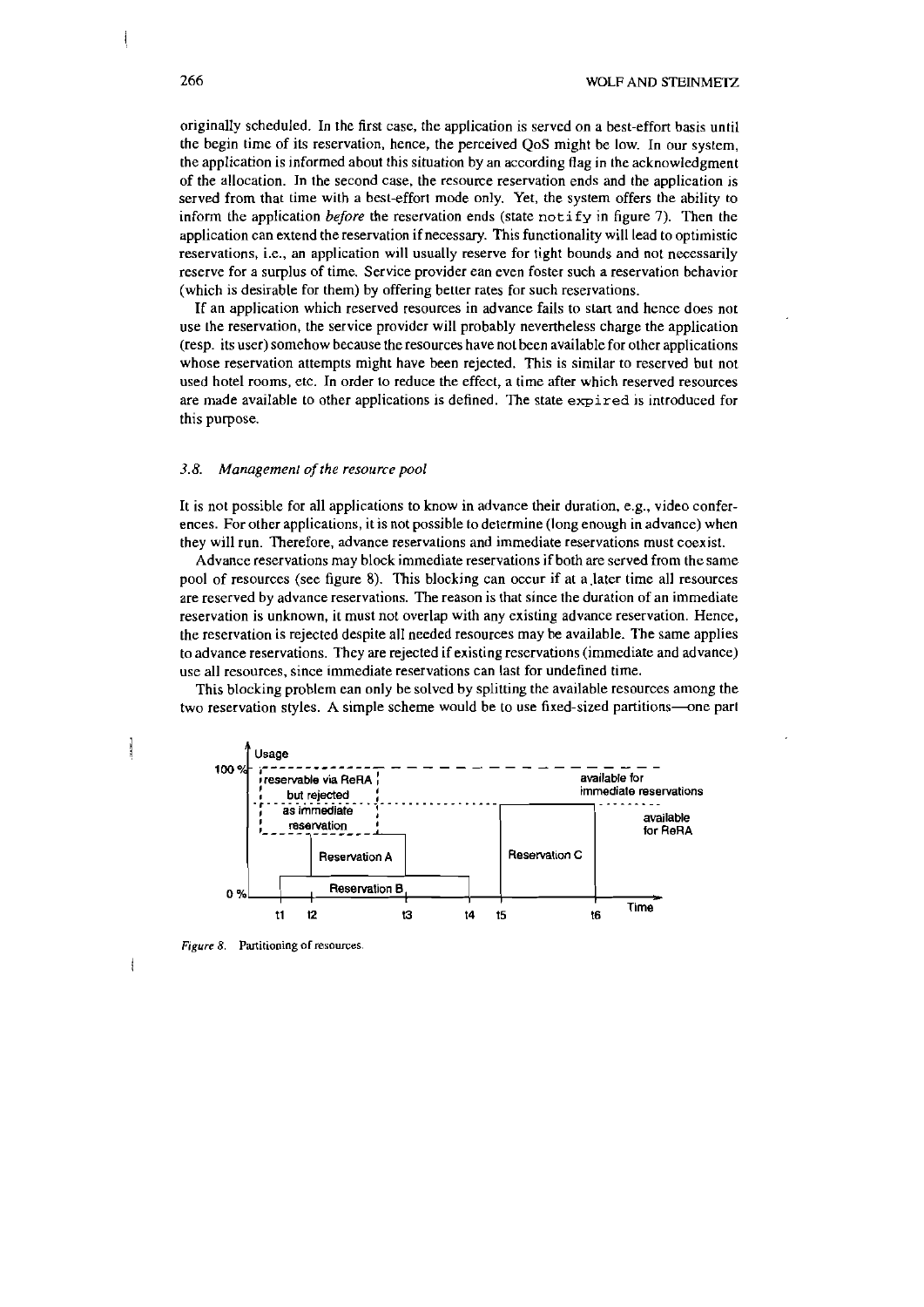is used for immediate, the other for advance reservations. However. it is nearly impossible to find partition sizes which sarisfy the reservation needs over a longer interval for varying requirements. Thus. partitions with floating boundaries must be used, to avoid that one partition becomes empty (and the other contains all resources) watet marks for minimum values are needed.

In figure 8, an example for the use of resources is illustrated. For the intervals  $t_1-t_4$ and  $t_5-t_6$  advance reservations have been set. As can be seen, advance and immediate reservations hlock each other. The dashed part could be reserved as advance reservation but it cannot be reserved as immediate reservation because its duration is unknown.

Instead of using only two partitions, one for immediate and one for advance reservations, more partitions for advance reservations can be used to distinguish among short and longterm reservations.

# **4.** Architecture for resource reservation in advance

Now we describe the architecture of our ReRA system and some aspects of its prototypical implementation.

### *4.1. Management of resen'arions*

To allow for reservations in advance, the time axis is divided into slices. Within each slice a certain set of reservations exists and there is no change of this set or of the QoS parameters of these reservations, i.e., the reservation state is stable within each slice and changes only at the houndaries (as described in **[9]).** Thus. theresource management system has a similar view as before: at a certain point in time (in a time slice) a fixed set of reservations with fixed QoS exist corresponding to a tixed resource utilization and free resource capacity. This view changes only if new reservations are established or existing ones end. Therefore, the following components of the resource management system need modification:

- The interface of the resource management system needs in addition to the QoS parameters now also specifications of the time parameters (begin and duration).
- . These time values must also be contained in the flow specification distributed via the resource reservation protocols to all affected network nodes.
- . The database of existing reservations must represent the time siices. For each time the set of existing resp. reserved streams with their QoS parameters and the free resources must be known.
- . The resource management algorithms must take the time parameters into account.
- . Additional failure handling mechanisms and means to save state information in permanent storage are necessary.

Furthermore, the reservation protocols must be enhanced. New PDU types to support the additional states and transitions (e.g.. USE explained in Section 3.2) and to handle failure situations and notify neighbor nodes about such are needed.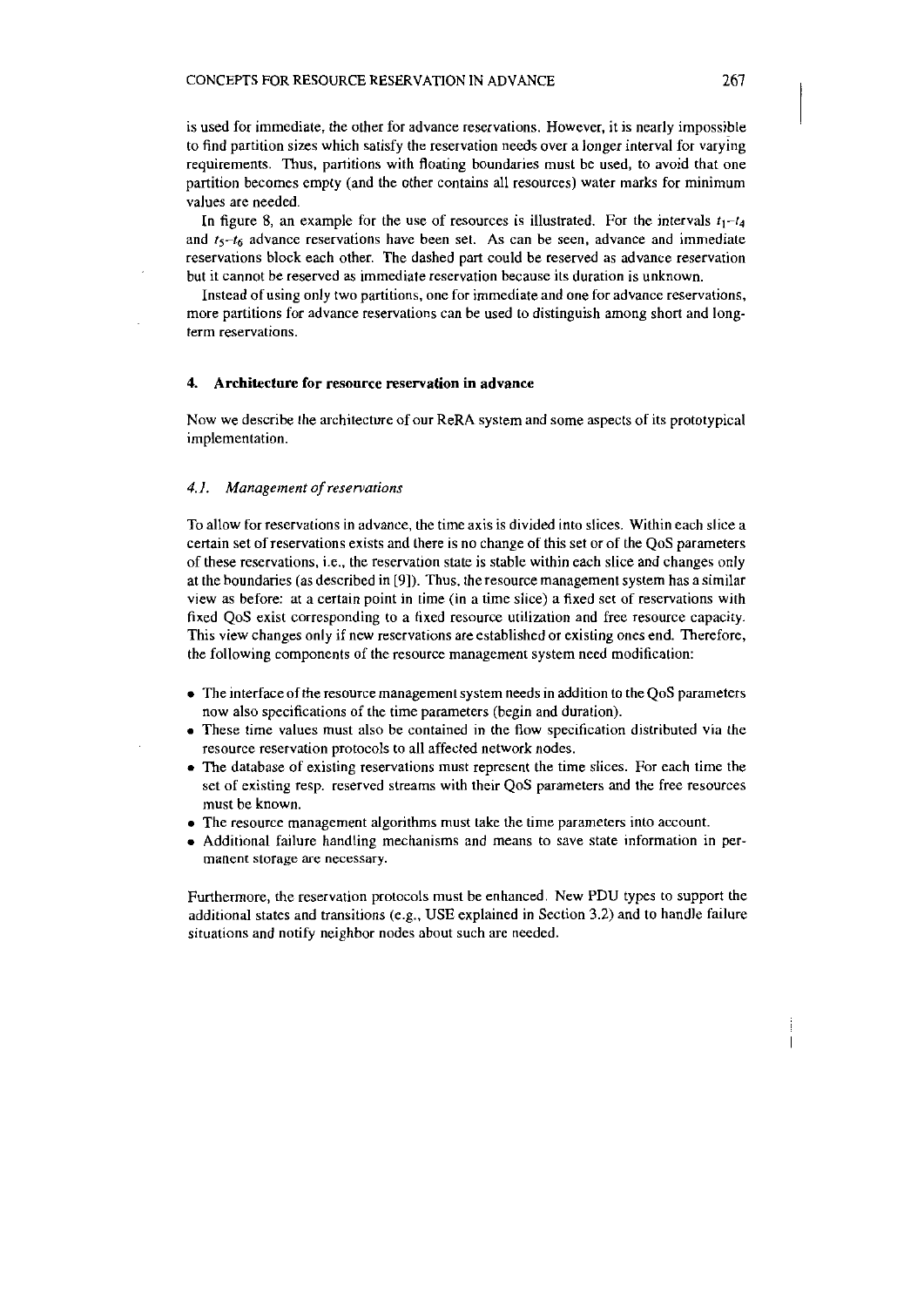

**Figure** *9.* **Data** structures **for management of time** sliccs **(lefl) and reservations (righr).** 

Figure 9 illustrates the data struclures for the management of time slices (left side) and for reservations (right side). Information for all slices is kept in a list so that splitting a slice or joining adjacent slices is simple. For each slice the information about its beginning and its end, the amount of resources (available, reserved, and allocated) and the identifiers of set reservations are stored. Binding available resources to time slices allows the change of resource capacities over time. By keeping separately track about reserved and allocated resources provides the possibility to distinguish between established, activc and not serviceable reservations (cf. state diagram in Section **3.5).** 

The list for all reservations conlains one entry per reservation where a list of times, the (potentially varying) QoS within this time, and the corresponding resource load is stored.

The data structures for the management of the resources hold information about the used scheduling algorithm, the amount of resources to be managed and further parameters affecting the schedulability test (e.g., the maximum packet size for a transport system). This provides for the check whether sufficient resources are available for a new stream.

### *4.2. Management of resources characterisrics*

The usable capacity of a resource can vary within a long time interval, for instance, due to necessary maintenance work only parts of the full capacity, e.g., in a network, might be available. Therefore, a system component independent of the reservalion management should exist which keeps track of thecapacities and characteristics of the managed resources.

The time of the reservation of resources does not necessarily coincide with the begin ning of the usage phase, hence, the reserving application is in the mean time usually not active and reachable. Thus, in case of changes, another instance must be available which can implement corresponding reactions. This part can be taken over by the reservation management—it is informed about resource capacity changes and checks then whether all active and reserved streams can still be served. If the available resources are not sufficient to serve all these streams. some of the sttcams must be modified. For active streams. the application can be informed, whereas for reserved but not yet active streams, the application might not be reachable now. It will be informed about the changed situation when it contacts the reservation management, i.e., when it wants to use the reserved resources.

The introduction of components for resource dependent functions, i.e., for capacity ! determination and for mapping between QoS and resource load, generally provides for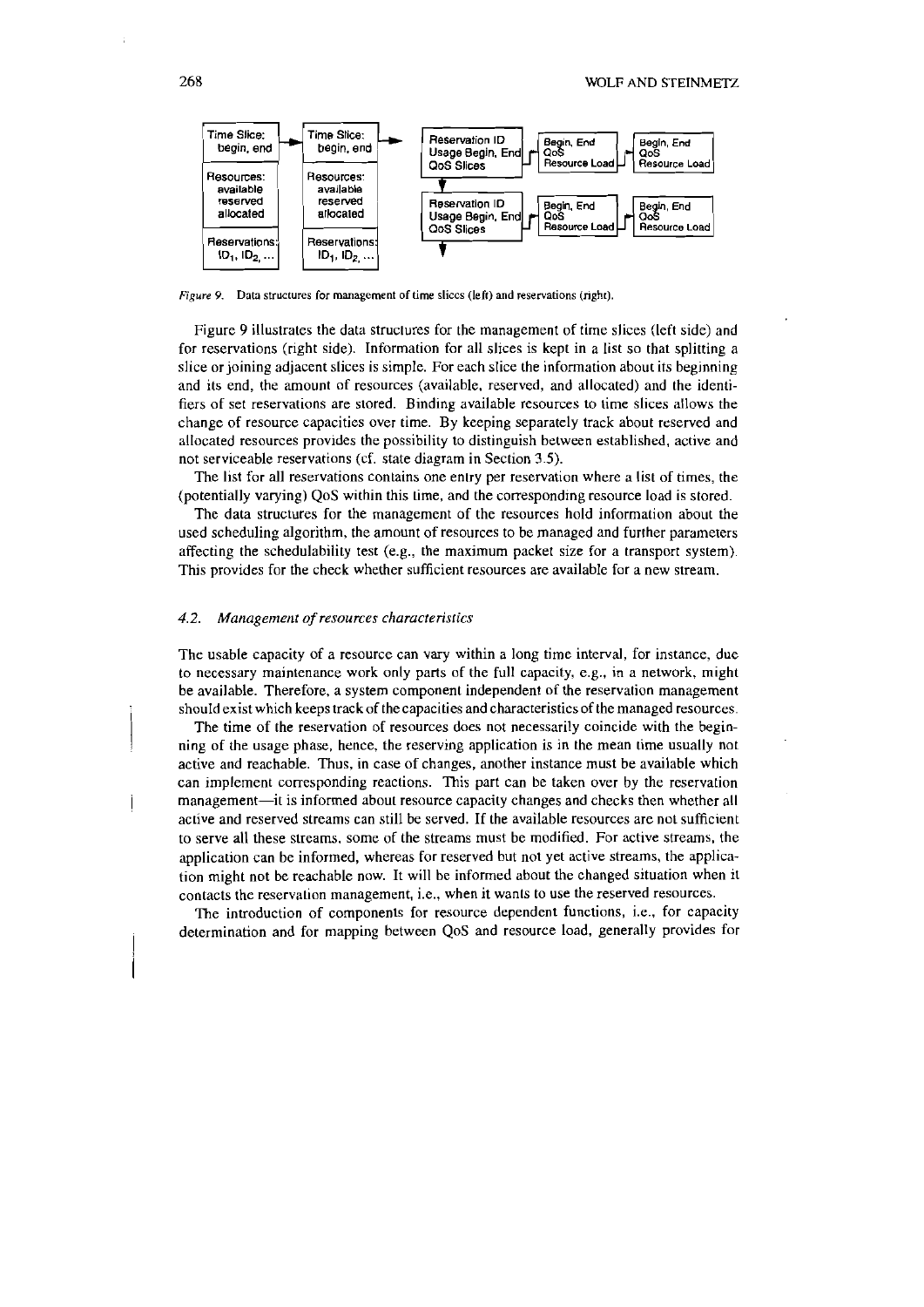ity reduction. Further, the workload model has impact on the behavior of the resource and the used scheduling algorithm influences the maximum resource utilization (cf. [I I]) and hence the amount of available resources.

#### **4.3. Nofificarion componenf**

The reservation management should be designed as general as possible and independent of resource and application specific details. In the last subsection this led already to the distinction between management of reservations and resources. To allow for independence from applications and reservation protocols, an additional component is introduced. This notification component accepts 'sign in' and 'sign out' of an application and hence knows whether the initiator of a reservation can be reached. Further, it informs an application in case that the state of one of its reserved streams changes, e.g., time controlled or due to resource changes. Whether this notification of the application by the notification component occurs immediately or delayed depends on thereachability of the application which is known by the notification component due to the 'sign in' and 'sign out' operations.

Some applications might not be aware of the notification mechanisrn, hence, it cannot be mandatory. Applications can specify that they Want to be informed about state changes and which state changes should be traced.

### 4.4. **User agenl**

A User agent is introduced to allow the User to coordinate its work flow with the use of certain applications. The user agent, similar to a calendar and comparable to a mail user agent, provides the ability for a user to make reservations for a specified time interval and to visualize statistical information about the reservations stored within the resource management system, for example to find out the best time interval for a new reservation.

Another task of the User agent is to control the state of existing reservations: Can a reservation still be served? Till when will the failure be repaired? Could the stream be served with lower QoS? Another useful feature is the detection of the start time of the usage duration and the automatic start of the application which serves also as reminder.

The user agent is additionally the component which receives announcements about events such as conferences from other users. It notifies the user about that event who can then decide to accept the invitation and participate in the event. From the information given inside the announcement, the user agent should be able to deduce an according reservation.

#### **4.5.** Announcement system

The user agent integrates the announcement service into the reservation system. The characteristics of the event such as date, duration, required QoS and additional information such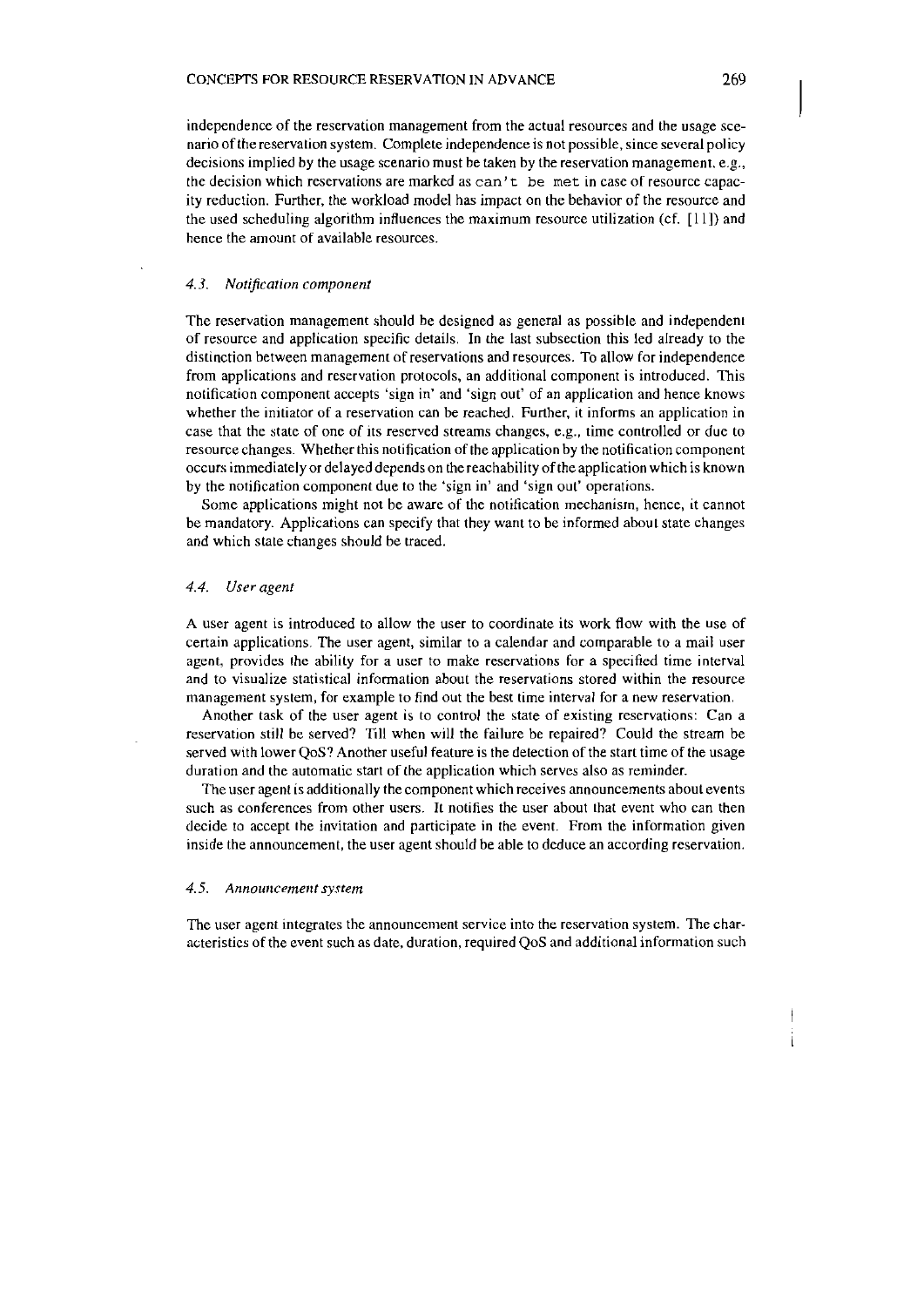

*Figure 10.* Architecture of the announcement system,

as agenda, contact person, participants, etc., are specified via the reservation tool and made available with its help to the other users, e.g.. the participants of **a** conference call or all interested persons in case of public events.

Using their user agents, other users can search in public databases containing event announcements and perform reservations with database provided information for the events which are of interest to them. Such databases can be compared to magazines or announcement boards.

For private events, the number of interested persons is usually limited (confidential information) or the interest is geographically concentrated (local announcements). Therefore, the announcement can be sent to each interested party personally via email.

The architecture of the announcement system is illustrated in figure 10. The 'announcement & reservation tool' is used to specify the event characteristics. Then the event is either announced in a publically available database or the announcement is packaged into a form and send via email to the participants.

Users search for public events in the databases. Private announcements are taken and filtered from their incoming mailbox and put into a separate box which is checked periodically by the reservation tool. Then the User only has to accept or reject the invitation to join the announced event. In future, the announcement generation and processing might be integrated into calendar and groupware applications.

# *4.6. Overall architecture*

The described components interact as illustrated in figure 11. The central part is the reservation management which uses the databases holding the information about the resource characteristics and the usage of resources over time intervals. The resource database keeps information about the resource capacities for every point in time. The reservation database stores for every time interval the information about existing streams and their resource

270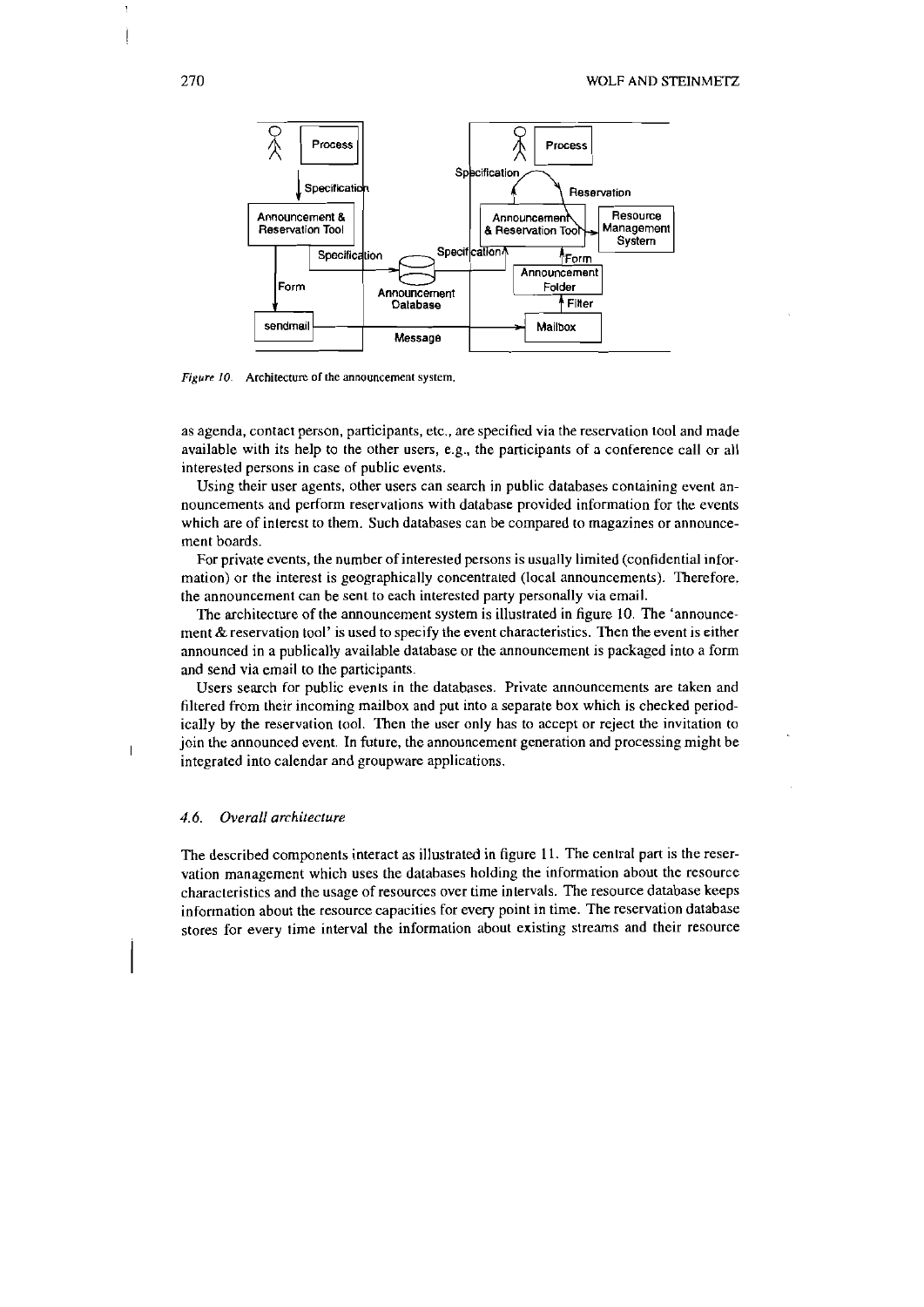

*Figure 11.* Architecture of a ReRA resource management system.

load and also about the available resources in that interval. With this information, the schedulability test can decide whether a new request can he satisfied.

In case of a change of a time interval (a new time slice starts), the resource scheduler gets information ahout all active streams and their priorities. Based on this, it enforces the QoS by appropriate dispatching.

The mapping between QoS parameters and resource requirements must be done before the schedulability test can decide whether to accept or reject a request. This mapping is done within aresource-specific component which also keeps track ahout changes of resource capacity and characteristics.

The notification component offers the interface to the using system by accepting ihe service requests from applications. Resource requests and also requests for statistical information (e.g., state of a reserved stream, available resource capacity within a certain time interval) are forwarded to the reservation management. The resource reservation requests come from a local application, from the protocol engine of a resource reservation protocol, e.g., **RSVP** or ST-11, or from the User agent.

*The* User agent is only a **ReRA** application, reservations performed via the agent cannoi be distinguished from applications made by other applications. The difference is outside of the RMS. A 'normal' application reserves resources for a particular work effon and duration, the User reserves in order to have needed resources availahle *at a certain time* for his task (then means to hand over the reservation to an application are needed).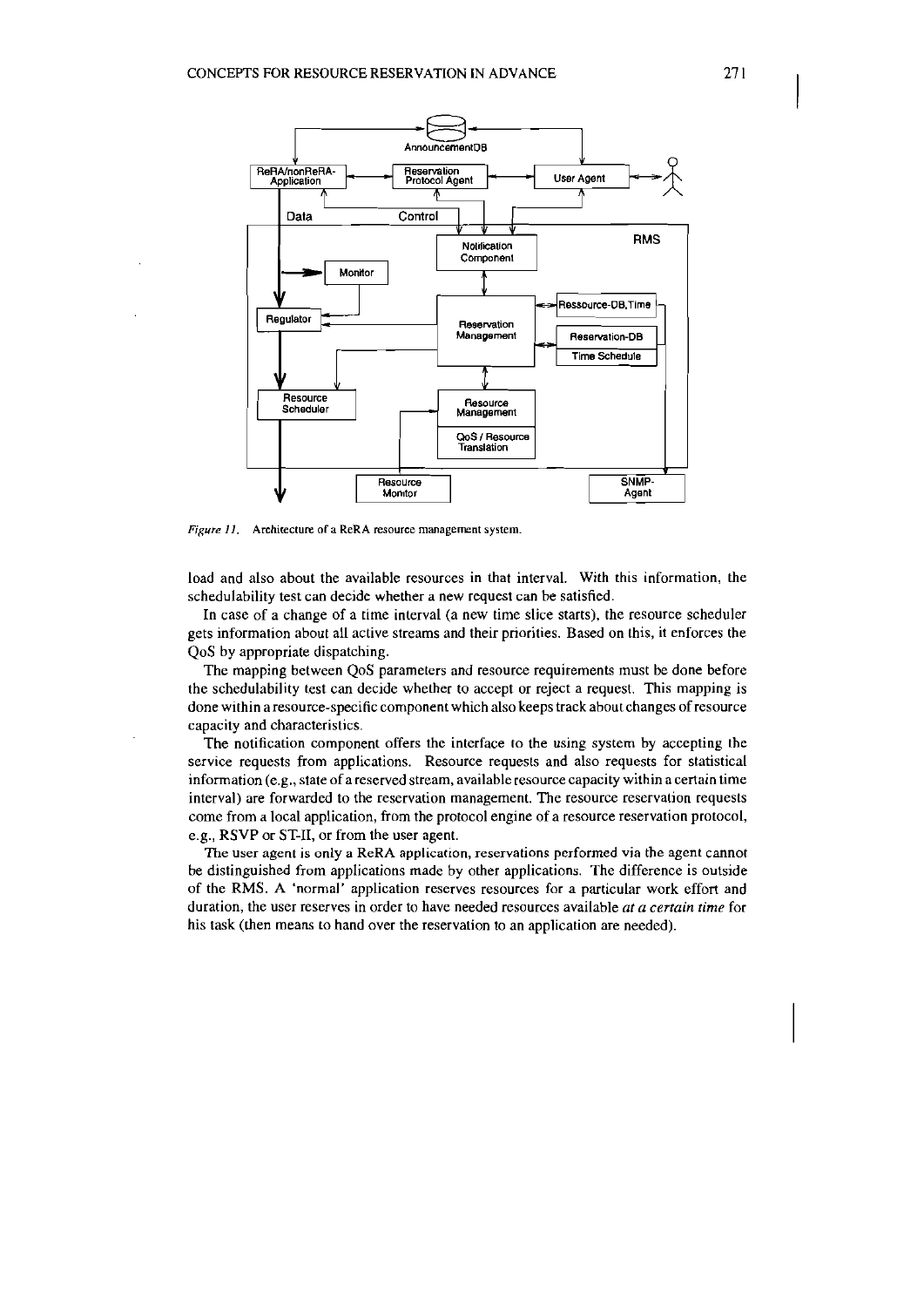The user agent offers an interface to the announcement database. It can be used to announce own events and perform queries of announced events. If a User schedules an event such as a conference call, he must inform the other participants about the beginning and duration of the event and must also provide information about the required OoS parameters. Additional information such as topic/agenda, participants, etc., is useful. Some events such as conferences or lectures will be public, others such as conference calls are private. The announcements of public events are stored in public databases where the users can perform the above meniioned queries.

For system administration purposes. a SNMP (or CMIP) agent should be attached to the RMS as indicated by the dashed lines and box on the right side of figure 11. Administration would also be possible via the regular interface through the notification component, however, because of standardization and security reasons a separate interface is preferable. For instance, any user should only be able to retrieve information about his/her personal reservations and anonymous information about the rest. However, system adminisirators need access to all reservation information.

# *4.7 Implemenration decisions*

We decided to place no limit on the period of time for reservations in advance and that no minimum interval beiween reservation and usage is neeessary.

At stream establishment time only one QoS which is valid for the whole interval can be given; however. during renegotiations the interval boundaries can be changed and parts of the reserved interval can get a different QoS. Additionally, time intervals directly following the current reservation can be reserved to extend the overall stream duration. This both allows for the adaptation to changing requirements and considers the dynamic character of future applications. Alternatively, it could have been implemented that at set-up time several intervals with varying QoS might be specified, yet, we felt that such a feature would be seldomly used and hence did not justify the induced overhead.

We support only two partitions, one for immediate reservations, the other for advance reservations. The boundary beiween them can be changed. The watermarksof the partitions are fixed inside the reservation management.

The state of the RMS about reservations, etc., must be saved in permanent storage to provide means for failure recovery and for shutdowns before maintenance operations. In our prototype. its state is only saved either as part of its shutdown or on request via an API call provided for that purpose. This must bc enhanced for a production system so that the state is either saved periodically or in case of state changes.

If a capacity reduction occurs so that not all established reservations can be served anymore then the reservations which are farest in the future are marked as can' **t be met**  first. If later the resources are again sufficient to serve reservations which have been marked as can' **t be met** then the reservations which are closed to iheir stan will be reactivated first. This straight-forward approach tries to keep the currently active streams serviceable and to move the resource allocation for not active streams so far that they might become serviceable due to release of resources by currently active streams. Priorities might be added as further decision criterion in the future.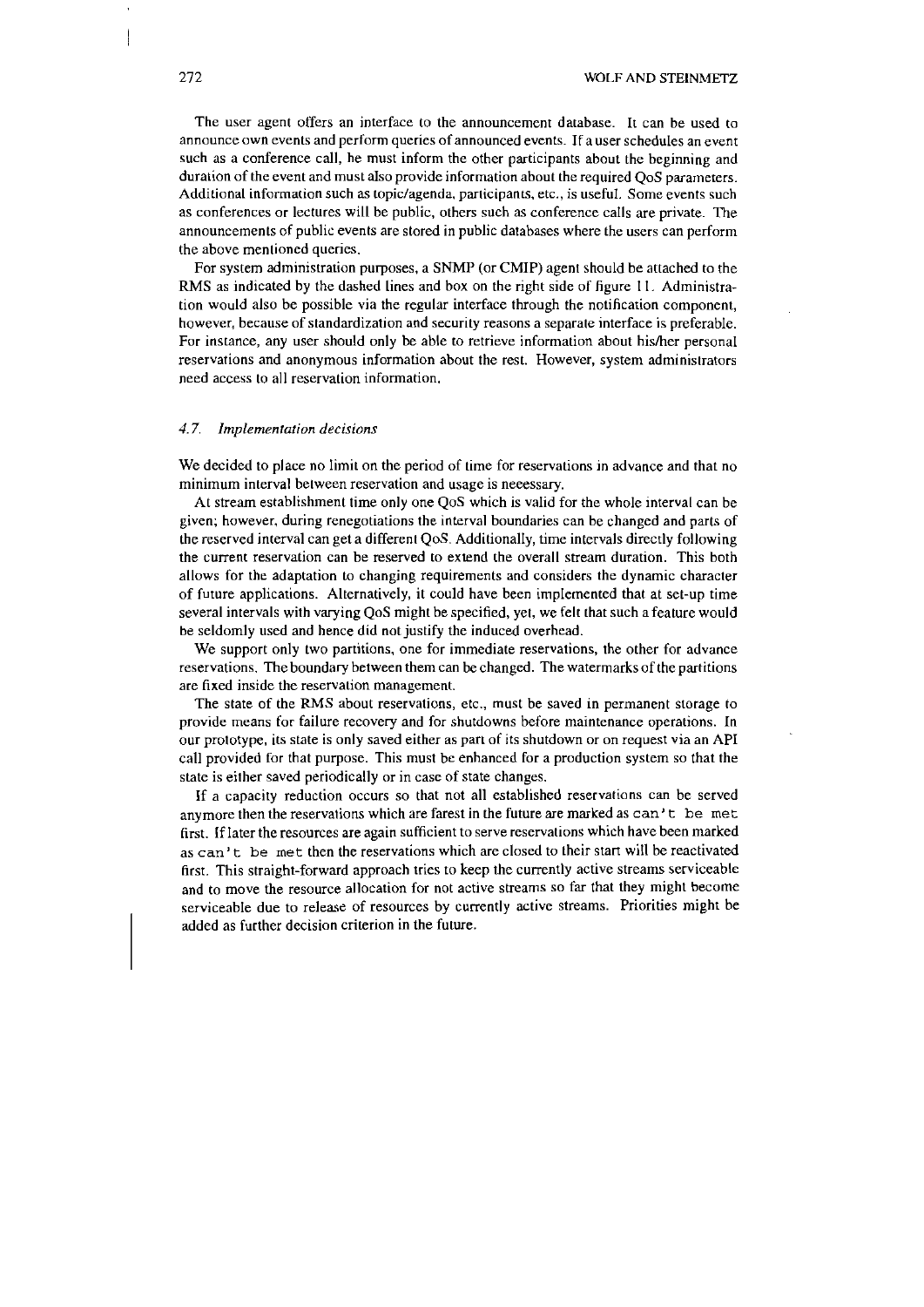

### Figure 12. Module structure

#### Module structure  $4.8^{\circ}$

The ReRA RMS prototype is implemented as a server (figure 12). The server stub calls functions of the notification component which communicates with the reservation management. The latter uses the services of the resource management component and loads the information about streams and their priorities into the scheduler when a new time slice begins.

The ReRA library on the client side offers APIs to set-up, to allocate, or to free reservations, to renegotiate QoS or reservation duration, to retrieve state and also statistical information, and to register for and perform functions of the notification service.

#### 4.9. Prototype

Figure 13 shows a screen shot of the user agent as user interface to the management component. The vertical axis is divided into areas for announcements, for reservations, and for statistical information about the resource usage. Additionally, menus for the announcements and reservations (generation, query, control,  $\ldots$ ) are present on the screen.

Private and public announcement are kept separately and are not displayed at the same time, yet, the user can toggle between them. Own, new announcements are generated by filling in a form.

The list of reservations contains two immediate and one advance reservation. The statistics area illustrates the corresponding resource utilization. The immediate reservations occurred within a short time interval leading to the first two steps on the left side. The time of the release of the resources is unknown, hence, the utilization does not drop below that value. The advance reservation increases the resource utilization after several time ticks. Its duration is known in advance (leading to the displayed 'drop' after some time).

#### 5. **Related work**

In the last few years, several publications detailed the need for ReRA and discussed some ideas on appropriate mechanisms: the necessity for ReRA has become evident. However, to our knowledge only little work has been performed on that subject yet.

Roberts and Liao present in  $[15]$  a mathematical model for a reservation process and calculate the capacity requirements of video-conference networks in order to avoid bottlenecks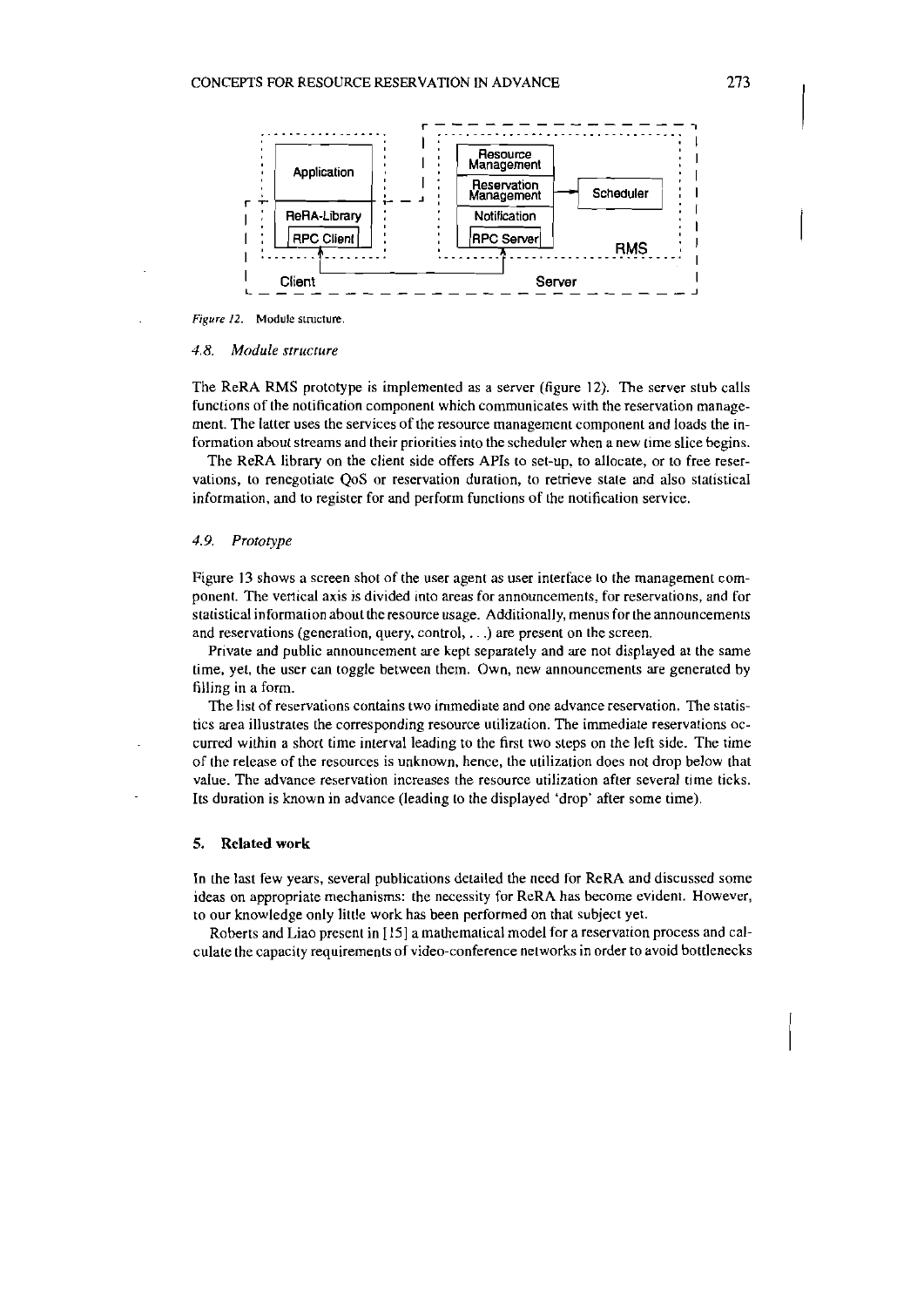

*Figure 13.* Initial version of the user agent.

**and severe resource contention. This work is directed towards the (at the time of that article) upcoming ISDN networks. Hence, its applicability to computer-based multimedia Systems is somewhat limited due to the different application and usage characteristics and the restricted system environment.**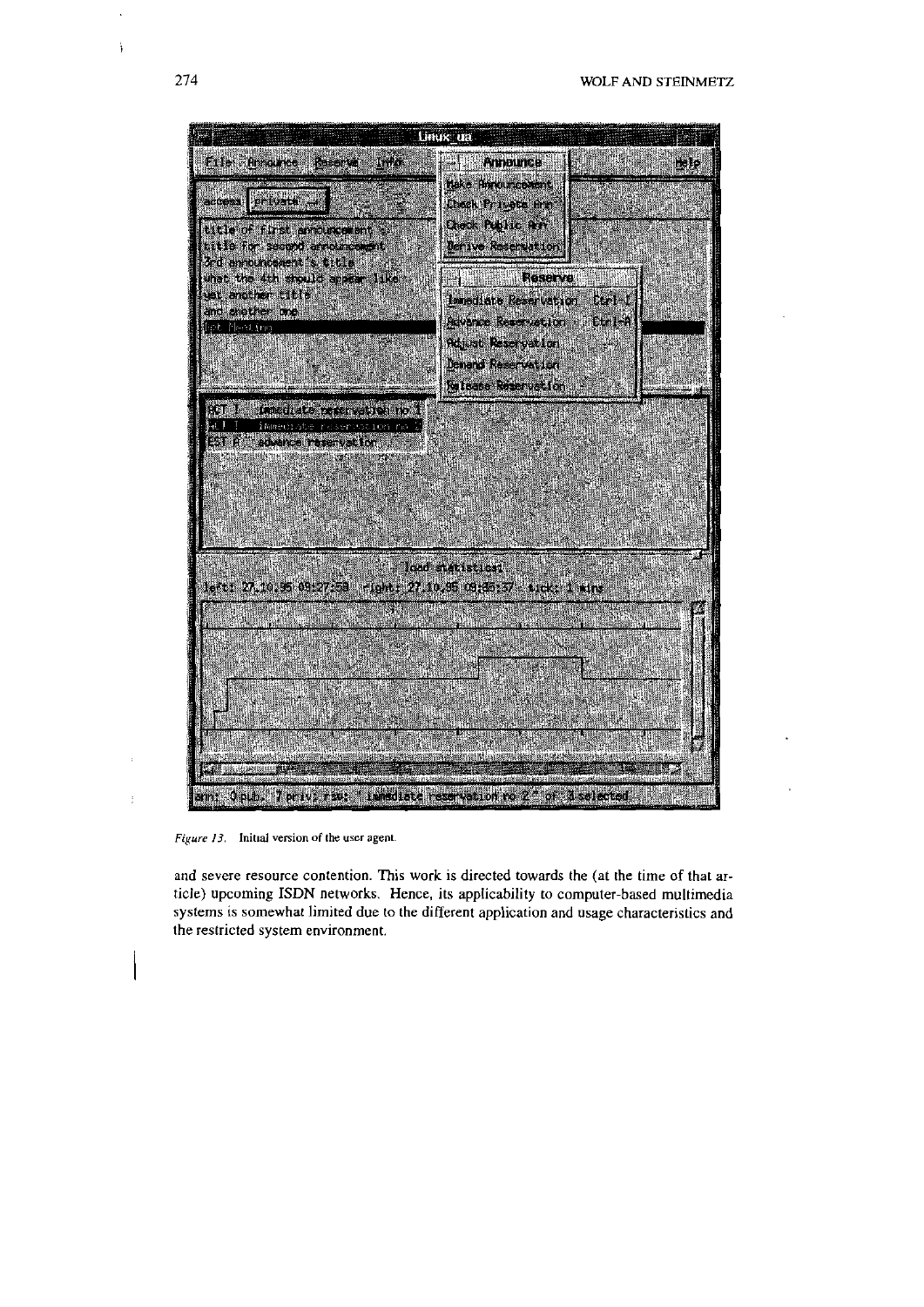Ferrari et al., are among the pioneers who notice in [8] that RcRA is a useful concept. They dcscribe the parameters for the stari and duration of areservation. They also discuss that the resource management system (only considering the network but not any other resources such **as** crucial resources involved in the processing within a video-on-demand server) must verify that a client does not exceed the time interval granted to him. Neither further requirements of RcRA nor design aspects are described in more detail.

Campbell et al., describe in **[2]** their Quality of Service Architecture and specify start and end time parameters for 'forward reservations', however, they also state that these parameters have been omitted and remain for further study.

Chang presents in (31 a scheduling scrvice based on the telephone system as basic model: Conferences are set up via a special service offered by a (phone system) service provider. The work describes a programming interface which offers functions for the creation and deletion of conferences (conference.schedule ( i resp. conference\_cancel ( ) ) as well as for announcement of new conferences (conference\_announcement ()) and for searching (conference-search ()) of created conferences. It is proposed to use X.500 lor the provision of this function. Chang identifies (1) that the scheduler components of a resource management system can be kept unchanged and (2) that the reservation database and the schedulability test algorithms must be changed in order to take the time parameters into account. However, it is not discussed how this can be done. In Chang's work, all reservation requests must contain information about begin and duration of the reservation. yet it is not described what happens if a conference lasts longer than specified.

Reinhardt gives in [I31 a straight-furward extcnsion of the resource reservation protocol ST-II [17] to exchange (within the flow specification) the necessary information about start and end time of a reservation in advance and describes some problems to be solved within ReRA. In [ 141, he discusses application classes which can make use of ReRA and evaluates the resource reservation protocols ST-I1 and RSVP with rcspect to their suitability to reserve resources in advance. However, no general model is presented.

The NOSSDAV 1995 workshop contained three papers about ReRA [5, 9, 20]. Ferrari et al., from the Tenet group at the University of Berkeley describe in [9] a scheme for advance reservations of real-time connections without a general architecture. They present methods for connection establishment where the usage duration must only be stated by advance reservations; 'immediate channels' are establishcd for an undetermined amnunt oi' time. To avoid conflicts with advance reservations (resources already reserved for the latter cannot be used for reservations of unknown duration since then no guarantee about the availability of these resources can be given) the resources are partitioned into separate areas for immediate and for advance reservations. The boundary between the areas can be varied within certain constraints (watermarks). The authors developed also a mechanism to manage effectively the table of all set advance reservations by dividing the time into intervals which describe regions of constant resource availability.

Degermark et al., show in [5] an extension of the admission control algorithm for predicted service suggested by Jamin et al.  $[10]$  and Clark et al.  $[4]$ . Furthermore, they discuss briefly how such a service can be implemented using RSVP [22] by periodically repeating RSVPs PATH and RESERVATION messages (already in advance to set up and keep the reservation state) and adding time parameters to the flow specification. A general model or architecture is not presented in their work.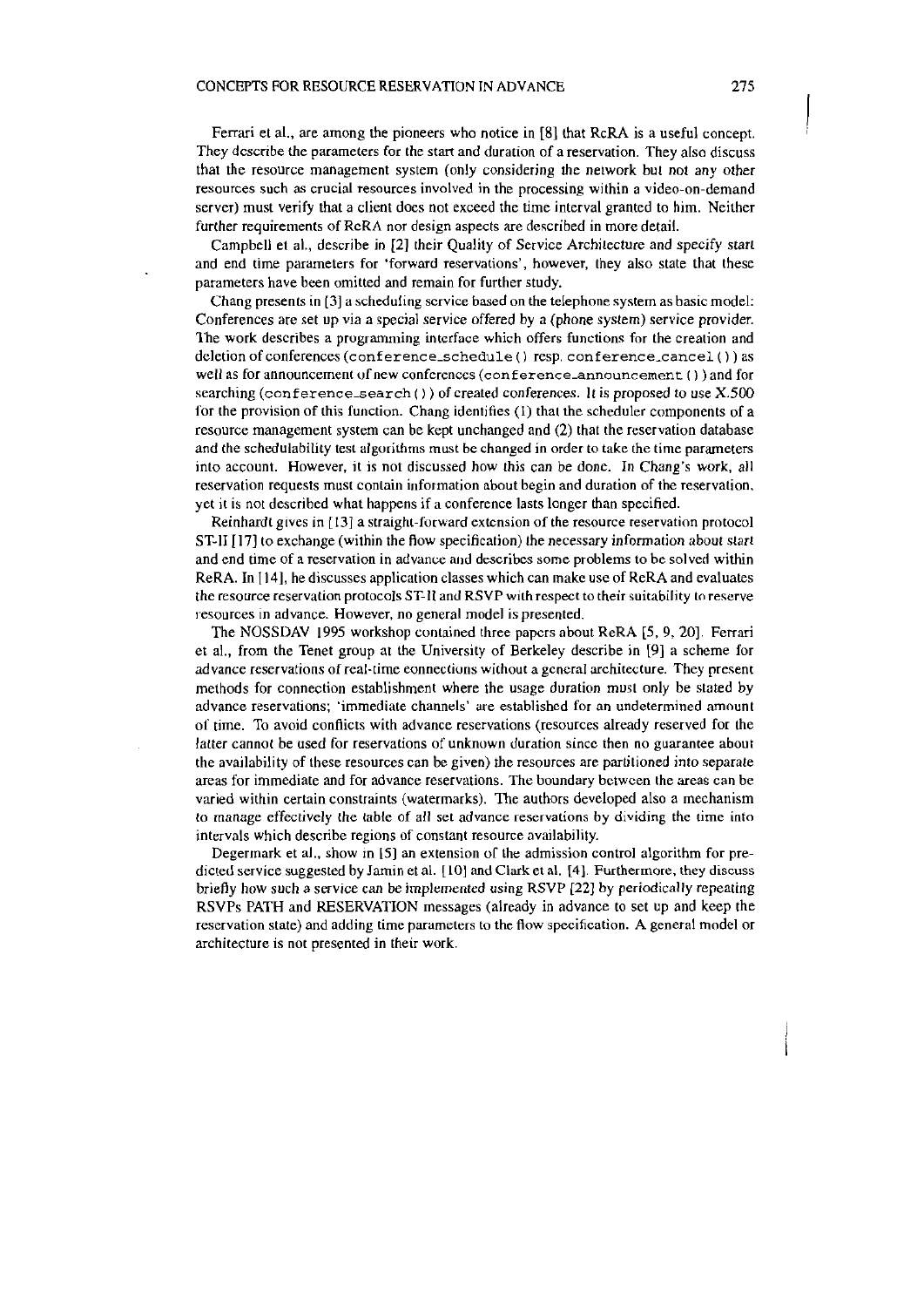Wolf et al., present in [20] a model for resource reservation in advance. In that paper, the issues to be resolved in resource reservation in advance systems have been discussed and it has been shown how the resource reservation in advance scheme can be ernbcdded in a general architecture. This was the initial work which has been enhanced since then to serve as a basis for this publication. Many of these initial ideas have been refined during the design and implementation of the architecture with its prototype presented in Section 4.

# 6. Conclusions

While current resource management systems provide mechanisms which offer reliability with respect to QoS, this is not sufficient since many well established application scenarios. e.g., from the cooperative work area. are not well supported. Only with the adveni of ReRA mechanisms several cooperative work applications will be accepted in our daily life.

ReRA is rnore than a simple extension of cunent resource reservation systems. As part of the development of ReRA systems, several issues must be attacked: The integration of current reservation schemes with ReRA requires resource partitioning methods. Applications must be offered a variety of mechanisms to prolong and adapt resewations. Failure handling raises difficult questions and must be carefully integrated into the system architecture. The provision of reservation mechanisms remains io be only one issue of a complelc ReRA system. Agents to interact with the user, for reservation request generation as well as for the presentation and handling of incoming invitations, are neccssary.

We presented an architecture which addresses such issues and offers suitable ReRA functionality. Our implementation shows that it is possible to provide ReRA capabilities to time constrained multimedia applications.

# Acknowledgments

The practical work perforrned by Gerhard Sittig on RcRA provides the base of the architecture and implementation. His contributions together with fruitful discussions with Winfried Kalfa are gratefully acknowledged. Funher thanks are due to our former colleagues Luca Delgrossi, Sibylle Schaller and Hartmut Wittig who participated actively in the early discussions and **a** preliminary report about ReRA.

Part of this work was done while the authors were with IBM's European Networking<br>Center, Germany. This work is sponsored in part by: Volkswagen-Stiftung, D-30519<br>Hannover, Germany. Cenier, Gerrnany. This work is sponsored in part by: Volkswagen-Stiftung, D-30519 Hannover, Germany.

### **References**

- I. A. Banerjea, D. Ferrari, B.A. Mark, and M. Moran, "The Tenet Real-Time Protocol Suite: Design, Implementation, and Experiences," Technical Report TR-94-059, International Computer Science Institute, Berkeley, CA. USA. **NOV** 1994
- 2. A. Campbell, G. Coulson, and D. Hutchinson, "A quality of service architecture," ACM Computer Communicaiion Review. Vo1. 24. **No** 2, pp **6-27,** April 1994.
- **3.** Y-H. Chang, **"Nework** suppon **ior a** multimedia **conference** scheduling service:' Proceedings of SPIE. 1994. Vol.2188,pp. 109-119.
- I 4. D. Clark, S Shenker, md L. Zhang. "Supparting real-time applications in **an** integnted packet services network: Architecture and mechanisms," SIGCOMM 1992.

 $\mathbf{I}$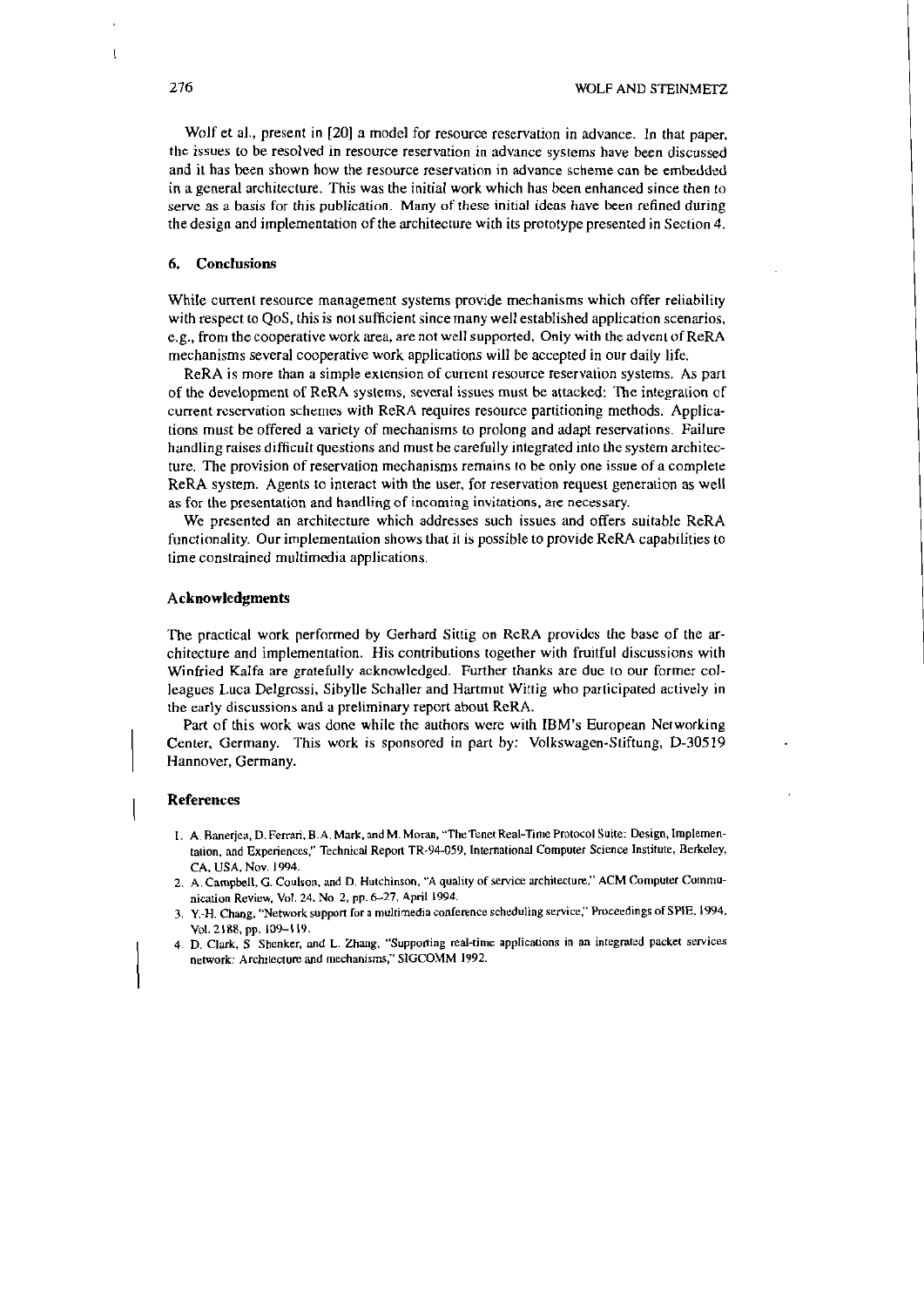- 5. M. Degermark, T. Köhler, S. Pink, and O. Schelén, "Advance reservation for predicted service," Fifth International Worksnop on Network and Operating System Support for Digital Audio and Video, Durham, NH, USA, April 19-21, 1995.
- 6. L. Delgrossi and L. Berger (Eds.), "Internet STream protocol version 2 (ST2)-Protocol specification-Version ST2+," Internet RFC 1819, Aug. 1995.
- 7. D. Ferrari, A. Banerjea, and H. Zhang, "Network Support for Multimedia: A Discussion of the Tenet Approach," Technical Report TR-92-072, International Computer Science Institute, Berkeley, CA, USA, Oct 1992
- 8. D. Ferrari, J. Ramaekers, and G. Ventre: "Client-network interactions in quality of service communicatiou environments," Proceedings of the Fourth IFIP Conference on High Performance Networking, University Liege, Belgium, Dec. 1992, pp. E1-1-E1-14.
- 9. D. Ferrari, A. Gupta, and G. Ventre, "Distributed advance reservation of real-time connections," Fifth International Workshop on Network and Operating System Support for Digital Audio and Video, Durham, NH, USA. April 19-21, 1995.
- 10. S. Jamin, D. Clark, S. Shenker, and L. Zhang, "Admission control algorithm for predictive real-time service," Third International Workshop ou Network and Operating System Support for Digital Audio and Video, San Diego, CA, USA, Nov. 1992.
- 11. C.L. Liu and J.W Layland. "Scheduling algorithms for multiprogramming in a hard real-time environment," Journal of the ACM, Vol. 20, No. 1, pp. 47-61, Jan. 1973
- 12. K. Nahrstedt and R. Steinmetz: "Resource management in networked multimedia systems," IEEE Computer, Vol. 28, No. 4, April 1995.
- W. Reinhardt, "Advance reservation of network resources for multimedia applications," Proceedings of the Second International Workshop on Advanced Teleservices and High-Speed Communication Architectures, Heidelberg, Germany, Sept. 26-28, 1994.
- 14. W. Reinhardt, "Advance resource reservation and its impact on reservation protocols," Proceedings of Broadband Island'95, Dublin, Ireland, Sept. 1995.
- 15 J.W. Roberts and K. Lino: "Traffic models for telecommunication services with advance capacity reservation." Computer Networks and ISDN Systems, No. 10, pp. 221-229, 1985.
- 16 R. Steinmetz, "Human perception of jitter and media synchronisation," IEEE Journal on Selected Areas in Communications, Vol. 14, No. 1, pp. 61-72, Jan. 1996.
- 17. C. Topolcic, "Experimental internet stream protocol, version 2 (ST-II)," Internet RFC 1190, Oct. 1990.
- 18. C. Vogt, R. G. Herrtwich, and R. Nagarajan, "HeiRAT: The Heidelberg resource administration techniquedesign philosophy and goals," Kommunikation in Verteilten Systemen, Munich, Germany. Mar. 3-5, 1993.
- 19. C. Vogt, L.C. Wolf, R.G. Herrtwich, and H. Wittig: "HeiRAT-quality-of-service inanagement for distributed multimedia systems," to appear in ACM Multimedia Systems Jonrnal—Special Issue on QoS Systems.
- 20. L.C. Wolf, L. Delgrossi, R. Stemmetz, S. Schaller, and H. Wittig: "Issues of reserving resources in advance," Fifth International Workshop on Network and Operating System Support for Digital Audio and Video. Darham NH USA Anril 19-21 1995
- L.C. Wolf, Resource Management for Distributed Distributed Multimedia Systems, Kluwer, 1996. 21
- 22. L. Zhang, S. Deering, D. Estrin, S. Shenker, and D. Zappala, "RSVP' A new resource reservation protocol." IEEE Network, pp 8-18, Sept. 1993.



Lars C. Wolf received the diploma degree from the University of Erlangen-Nuemberg in 1991 and the doctoral degree from the Technical University of Chemnitz in 1995, both iu computer science. From 1991 to 1996 he